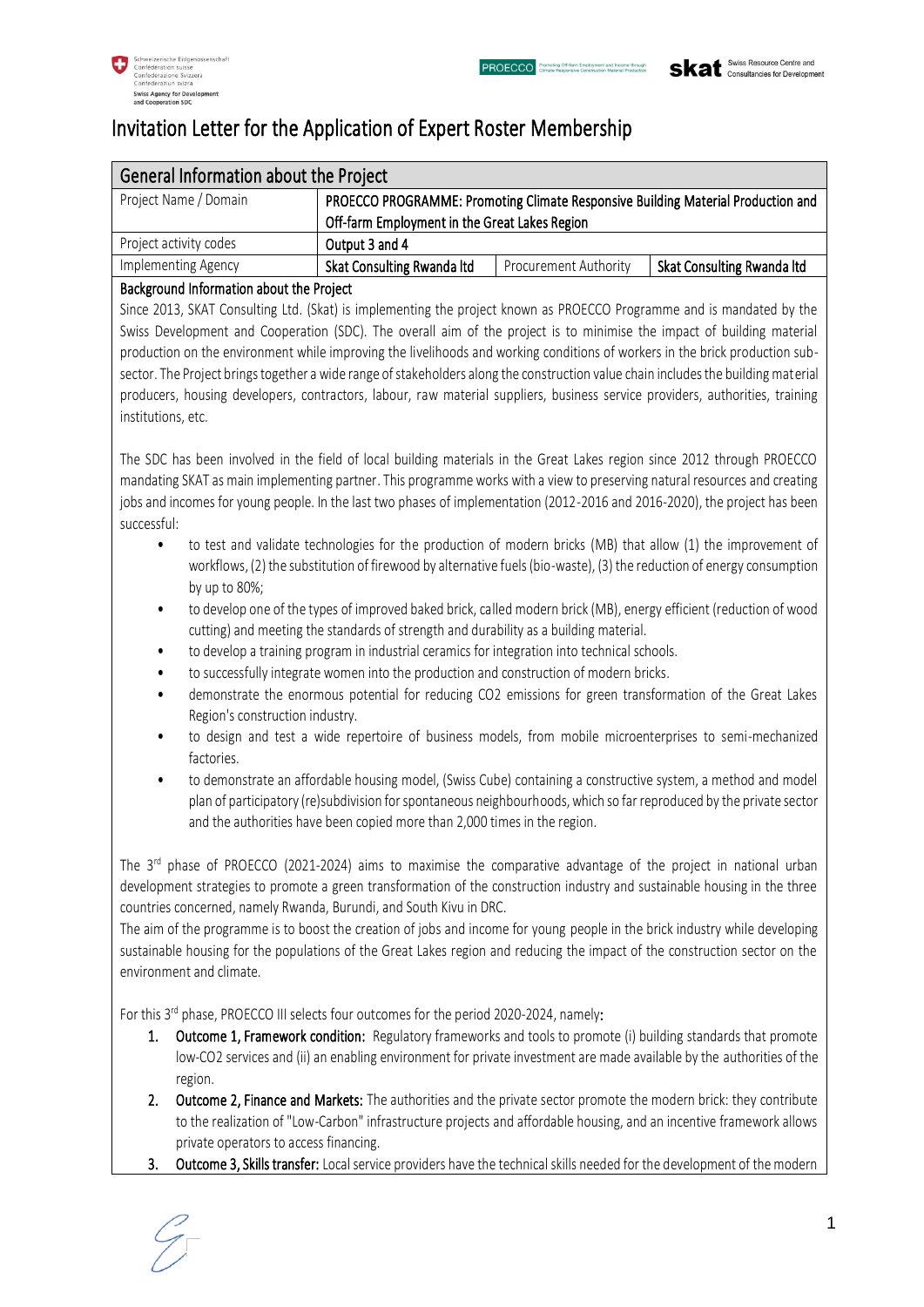

brick housing value chain and make them available to authorities and the construction sector.

4. Outcome 4, Advisory support, and quality control: Local investors, producers and planners are competent for the establishment of low-carbon brickworks, construction, and modern brick planning, thanks to advisory support and quality control services.

Outcomes 1 and 2 will be implemented by a Different implementing Agency directly mandated by SDC in each country. The implementing agency, generally called "Maître d'Ouvrage Déléguée" (MOD) will be identified by SDC in each Country. As part of its mandate, SKAT will provide technical support and training to the MOD.

| About the Type Assignments      |                                                                                    |  |
|---------------------------------|------------------------------------------------------------------------------------|--|
| Type of assignment              | On-demand short-term consultancy assignments directed to individual professionals, |  |
|                                 | firms, and institutions                                                            |  |
| Thematic Areas of Assignment    | See detailed thematic areas description                                            |  |
| Place of work                   | Great Lakes Region, Rwanda, DRC, Burundi. Remote work allowed.                     |  |
| Partners                        | SDC.                                                                               |  |
| Availability of Annual Workdays | Max 120 working days                                                               |  |
| Duration of validity            | After one year, the Roster-Membership will be reassessed                           |  |
|                                 |                                                                                    |  |

# Mandatory Eligibility Criteria - Key Experiences and Qualifications (Y/N)

Responding experts, firms and institutions will be registered in the PROECCO Roster of Experts following screening against qualification requirements and the competencies specified for each thematic area and support services. Applicants may be further called for interviews and/or clarification discussions on possibility, overall interest, and availability for a specific assignment. The inclusion into the Roster of Experts will be offered to those experts and institutions whose offers have been evaluated and determined as compliant and having received high scores specific to the assignment. The following evaluation criteria will be applied:

| <b>Award Criteria</b>                                          |        |
|----------------------------------------------------------------|--------|
| Relevance of education to the selected thematic area           | Max 20 |
| Relevance of specific professional experience to the area      | Max 30 |
| Evaluation of work samples or methodological approach          |        |
| Experience from working with other international organizations | Max 10 |
| Value-for-money                                                | Max 20 |

| Timetable, Deadline            | 30 <sup>th</sup> August 2021, at 16:00. application to <b>procurement@int.skat.ch</b>                                                                                                                                                                                                                                                                                                                                                                                                                                                                                                                                                                                                                                                                                                                    |
|--------------------------------|----------------------------------------------------------------------------------------------------------------------------------------------------------------------------------------------------------------------------------------------------------------------------------------------------------------------------------------------------------------------------------------------------------------------------------------------------------------------------------------------------------------------------------------------------------------------------------------------------------------------------------------------------------------------------------------------------------------------------------------------------------------------------------------------------------|
|                                | E-mail subject: Application for a Roster Position within SKAT-PROECCO                                                                                                                                                                                                                                                                                                                                                                                                                                                                                                                                                                                                                                                                                                                                    |
| Contract & Payment Arrangement | The selected applicants will be included in the PROECCO Roster of Experts for the period<br>of up-to 4 years. However, inclusion on the list entails no obligation concerning the<br>award of the contract or an invitation to submit an offer. Each time specific consulting<br>services will be required, depending on the estimated costs, the PROECCO/Skat team<br>will invite one or several experts, firms, and institutions to verify their interest and<br>submit other documents as required (e.g., methodology and approach for the specific<br>work). The invitation to take part in such opportunities will be done based on objective<br>and non-discriminatory criteria. Once pre-selected for an assignment, the expert will<br>receive the terms of reference (ToR) for that assignment. |
|                                | Once the selection is confirmed, a contract will be signed between PROECCO/Skat and<br>the selected expert, firm, or institution.                                                                                                                                                                                                                                                                                                                                                                                                                                                                                                                                                                                                                                                                        |
|                                | Payments will be made as specified in the contract upon confirmation of PROECCO/Skat<br>respective staff on delivering the work in a satisfactory manner.                                                                                                                                                                                                                                                                                                                                                                                                                                                                                                                                                                                                                                                |
| Pre-requisites                 | The applicant must not currently be working for the PROECCO team as a long-term staff<br>or for key beneficiary institutions.                                                                                                                                                                                                                                                                                                                                                                                                                                                                                                                                                                                                                                                                            |

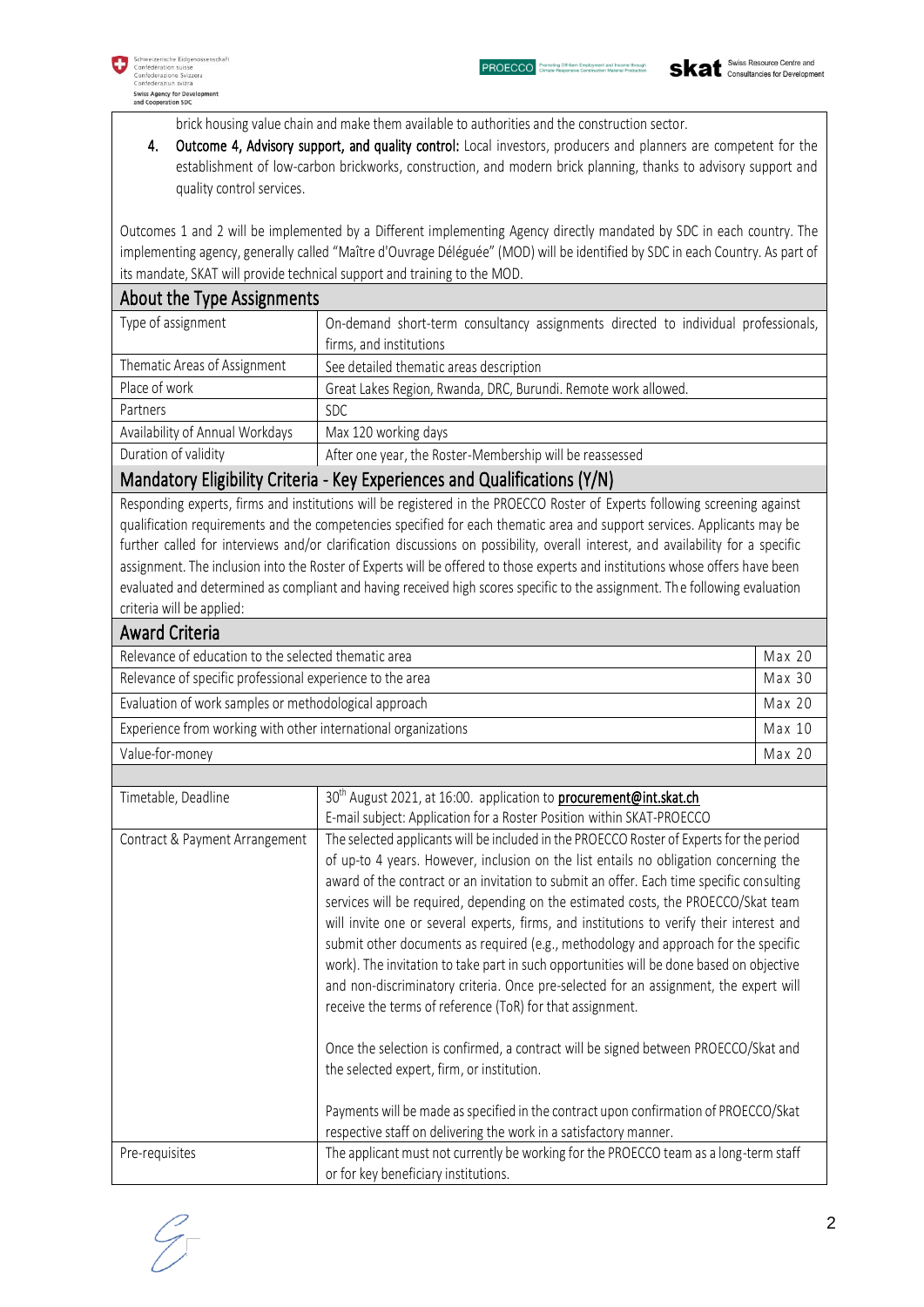| Application Procedure        | The application needs to comprise of the following documents:                                                                                                                                                                                                                                                                                                                                                                                                                                                                                                                                                                                                                                                                                                                                                                                                                                                                                                                                                                                                                                                                                                                                                                                                                                                                                                                                                                                                                                                                                                                                              |
|------------------------------|------------------------------------------------------------------------------------------------------------------------------------------------------------------------------------------------------------------------------------------------------------------------------------------------------------------------------------------------------------------------------------------------------------------------------------------------------------------------------------------------------------------------------------------------------------------------------------------------------------------------------------------------------------------------------------------------------------------------------------------------------------------------------------------------------------------------------------------------------------------------------------------------------------------------------------------------------------------------------------------------------------------------------------------------------------------------------------------------------------------------------------------------------------------------------------------------------------------------------------------------------------------------------------------------------------------------------------------------------------------------------------------------------------------------------------------------------------------------------------------------------------------------------------------------------------------------------------------------------------|
|                              | Cover letter summarizing qualifications and relevance for the advertised position based<br>on previous experience and stating a clear identification of above thematic area or<br>support service of interest for which the applicant is applying. If applying for more than<br>one thematic area/support service, the applicant shall submit one cover letter per each<br>thematic area/support service applied;<br>Most updated professional CV and/or firm/institution/firm profile.<br>Sample of previous works, publications, or other material related to the thematic<br>area(s) for which the candidate is applying.<br>Contacts of at least three persons for reference checking purposes;<br>Financial proposal. The financial proposal must be expressed in the form of an all-<br>٠<br>inclusive daily fee in CHF (this includes daily expert fee, cost of any work-related travel,<br>communication, any other expenses related to this assignment as well as all taxes).<br>In the case of a firm or an institution, the financial proposal should include the daily rate<br>$\blacksquare$<br>for each professional profile and relevant level of seniority. E.g.:<br>Senior Architect: xxx CHF/Day<br>1.<br>Junior Architect: xxx CHF/Day<br>2.<br>Senior Engineer: xxx CHF/Day<br>3.<br>4.<br>The PROECCO/Skat Team is committed to achieving diversity within the programme and<br>encourages all qualified applicants. All applications will be treated in confidence. Upon<br>submission of your application, you will receive an e-mail acknowledging receipt of your<br>application. |
| Members Evaluation Panel     | Members of the Internal Procurement Committee supported by field related                                                                                                                                                                                                                                                                                                                                                                                                                                                                                                                                                                                                                                                                                                                                                                                                                                                                                                                                                                                                                                                                                                                                                                                                                                                                                                                                                                                                                                                                                                                                   |
|                              | technical experts<br>All documents submitted are treated as confidential.                                                                                                                                                                                                                                                                                                                                                                                                                                                                                                                                                                                                                                                                                                                                                                                                                                                                                                                                                                                                                                                                                                                                                                                                                                                                                                                                                                                                                                                                                                                                  |
| Confidentiality Confirmation |                                                                                                                                                                                                                                                                                                                                                                                                                                                                                                                                                                                                                                                                                                                                                                                                                                                                                                                                                                                                                                                                                                                                                                                                                                                                                                                                                                                                                                                                                                                                                                                                            |
| General terms and conditions | The applicable GTC must be appended to the tender document                                                                                                                                                                                                                                                                                                                                                                                                                                                                                                                                                                                                                                                                                                                                                                                                                                                                                                                                                                                                                                                                                                                                                                                                                                                                                                                                                                                                                                                                                                                                                 |

#### Thematic areas:

- 1. Architecture, Engineering, Urban Planning and Design Senior Expert
- 2. Architecture, Engineering, Urban Planning and Design Junior Expert
- 3. Community Engagement / Participatory Planning Expert
- 4. Economics Analysis, Housing Market, and Industrial development Experts
- 5. Topographic, Geotechnic, Socio-Economic and Market surveys
- 6. Environmental engineering Senior Expert
- 7. Educational and Divulgation Videos and Multimedia
- 8. Ceramist/modern brick production industry advisor- Senior expert
- 9. Gender, Occupational Health and Safety– Senior Expert
- 10. Academic, Technical and Vocational training curricula development Senior Expert
- 11. Translator / Interpreter Senior Expert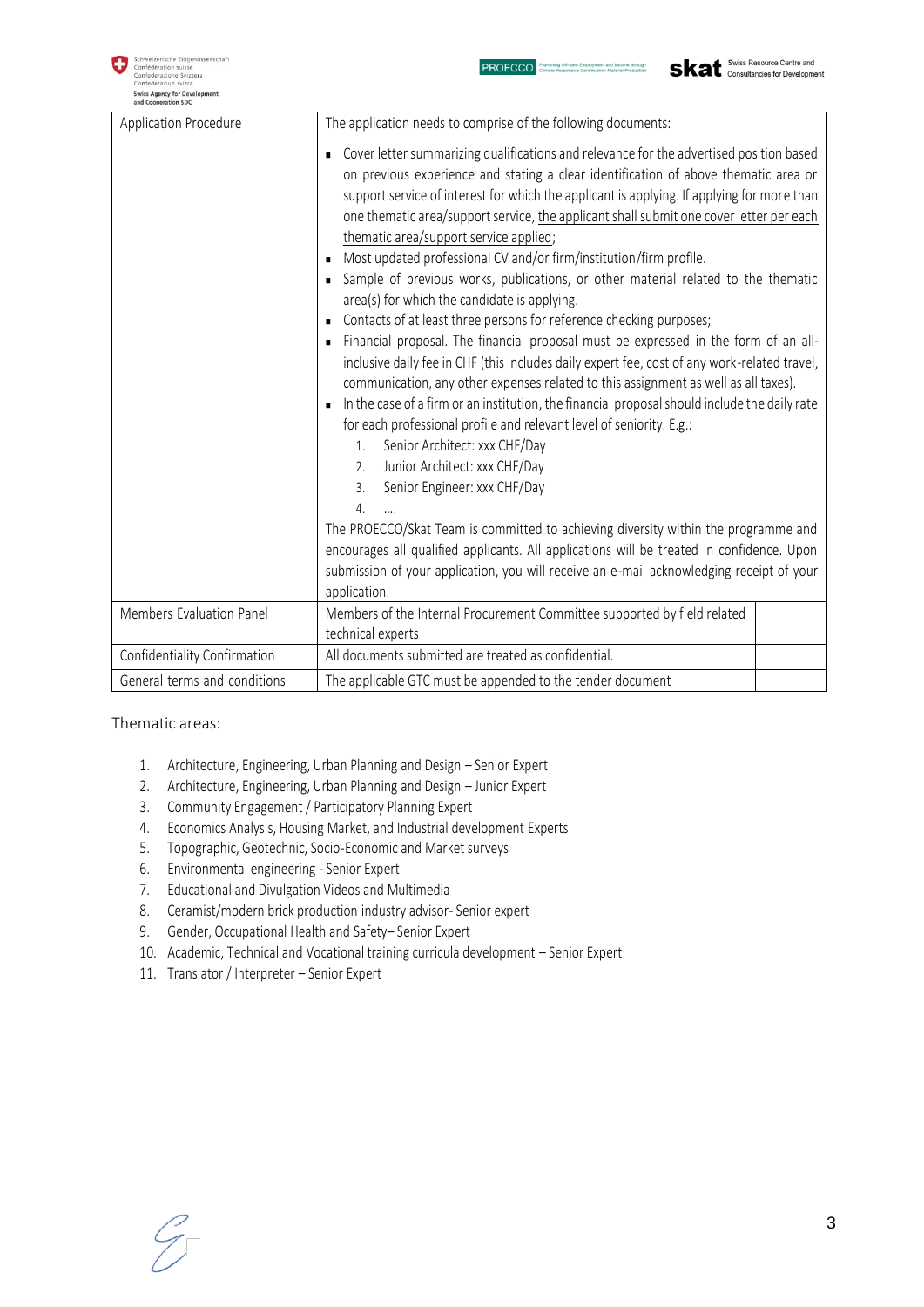

| Thematic Area:                 | 1. Architecture, Engineering, Urban Planning and Design - Senior Position                                                                                                                                                                                                                                                                                                                                                                                                                                                                                                                                                                                            |
|--------------------------------|----------------------------------------------------------------------------------------------------------------------------------------------------------------------------------------------------------------------------------------------------------------------------------------------------------------------------------------------------------------------------------------------------------------------------------------------------------------------------------------------------------------------------------------------------------------------------------------------------------------------------------------------------------------------|
| Duties &                       | Responsibilities:                                                                                                                                                                                                                                                                                                                                                                                                                                                                                                                                                                                                                                                    |
| Responsibilities               | Support Proecco Team in conceptual, detailed design at neighbourhood planning scale.<br>• Support Proecco Team in conceptual, detailed design and construction drawings of residential,<br>mixed-use and any other building using RLB technology.<br>Support Proecco Team in conceptual, detailed design and construction drawings of Kilns and other<br>manufacts related to the RLB production sector.<br>• Contribute to training material and manuals' drafting with text and graphics according to SKAT's<br>requirement<br>Support and/or conduct trainings on project's related topics.<br>Attend project's meeting and workshops when needed by the project. |
|                                | Possible tasks:                                                                                                                                                                                                                                                                                                                                                                                                                                                                                                                                                                                                                                                      |
|                                | Propose architectural, engineering, or urban design solutions for PROECCO's projects, including<br>drafting preliminary sketches and concept notes, test different solutions and combine the<br>stakeholders' requirements to formulate design solutions coherent with the vision and PROECCO'S<br>mandate.<br>Draft architectural or engineering construction drawings and specifications for SKAT projects                                                                                                                                                                                                                                                         |
|                                | including but not limited to Architectural design, structural and Civil engineering, MEP, Landscape<br>design.                                                                                                                                                                                                                                                                                                                                                                                                                                                                                                                                                       |
|                                | Liaise and coordinate with SKAT's and external experts and technicians to streamline projects and<br>bring them to completion in the most effective and efficient way.                                                                                                                                                                                                                                                                                                                                                                                                                                                                                               |
|                                | • Adapt developers and entrepreneurs' briefs to the RLB technology, in order to facilitate the<br>construction of facilities that can showcase the technology and boost its proliferation in the Rwandan<br>and Great Lakes built landscape.                                                                                                                                                                                                                                                                                                                                                                                                                         |
|                                | • Work on graphic and text contents on multiple platforms to design and update SKAT's promotional<br>and didactic material.                                                                                                                                                                                                                                                                                                                                                                                                                                                                                                                                          |
|                                | • Participate and contribute to training session, workshops, and conferences in order to promote<br>PROECCO's work and expose the general public, investors, technicians and members of the<br>government to the Row Lock Bond Technology.                                                                                                                                                                                                                                                                                                                                                                                                                           |
| Fields of                      | The applicant shall indicate at the time of submission for which position is applying:                                                                                                                                                                                                                                                                                                                                                                                                                                                                                                                                                                               |
| Experience                     | Urban Planner/Designer                                                                                                                                                                                                                                                                                                                                                                                                                                                                                                                                                                                                                                               |
|                                | · Engineer (MEP, Structural, Civil, etc)<br>Architect/Landscape Architect                                                                                                                                                                                                                                                                                                                                                                                                                                                                                                                                                                                            |
| Access to Specific             | The consultant should own relevant design and editing software.                                                                                                                                                                                                                                                                                                                                                                                                                                                                                                                                                                                                      |
| Tools                          | The consultant may be requested to work remotely, reliable access to internet is required                                                                                                                                                                                                                                                                                                                                                                                                                                                                                                                                                                            |
| Expert's Education             | Master's degree in Architecture, Engineering or Urban Planning                                                                                                                                                                                                                                                                                                                                                                                                                                                                                                                                                                                                       |
| Relevant working               | Min 8 years of relevant experience as an expert or researcher in the specific area                                                                                                                                                                                                                                                                                                                                                                                                                                                                                                                                                                                   |
| experience                     |                                                                                                                                                                                                                                                                                                                                                                                                                                                                                                                                                                                                                                                                      |
| Special skills                 | Strong design and representations skills, proven record of similar assignments                                                                                                                                                                                                                                                                                                                                                                                                                                                                                                                                                                                       |
| Experience in<br>collaboration | Experience in effectively working with authorities, research/education institutions & private sector                                                                                                                                                                                                                                                                                                                                                                                                                                                                                                                                                                 |
| Crosscutting Skills            | Experience from working with international/donor-funded capacity building projects                                                                                                                                                                                                                                                                                                                                                                                                                                                                                                                                                                                   |
|                                | High level of independence, integrity, and impartiality;                                                                                                                                                                                                                                                                                                                                                                                                                                                                                                                                                                                                             |
|                                | Strong interpersonal skills, and highly developed cultural and gender sensitivity;                                                                                                                                                                                                                                                                                                                                                                                                                                                                                                                                                                                   |
|                                | Fluency in English and/or French is essential;                                                                                                                                                                                                                                                                                                                                                                                                                                                                                                                                                                                                                       |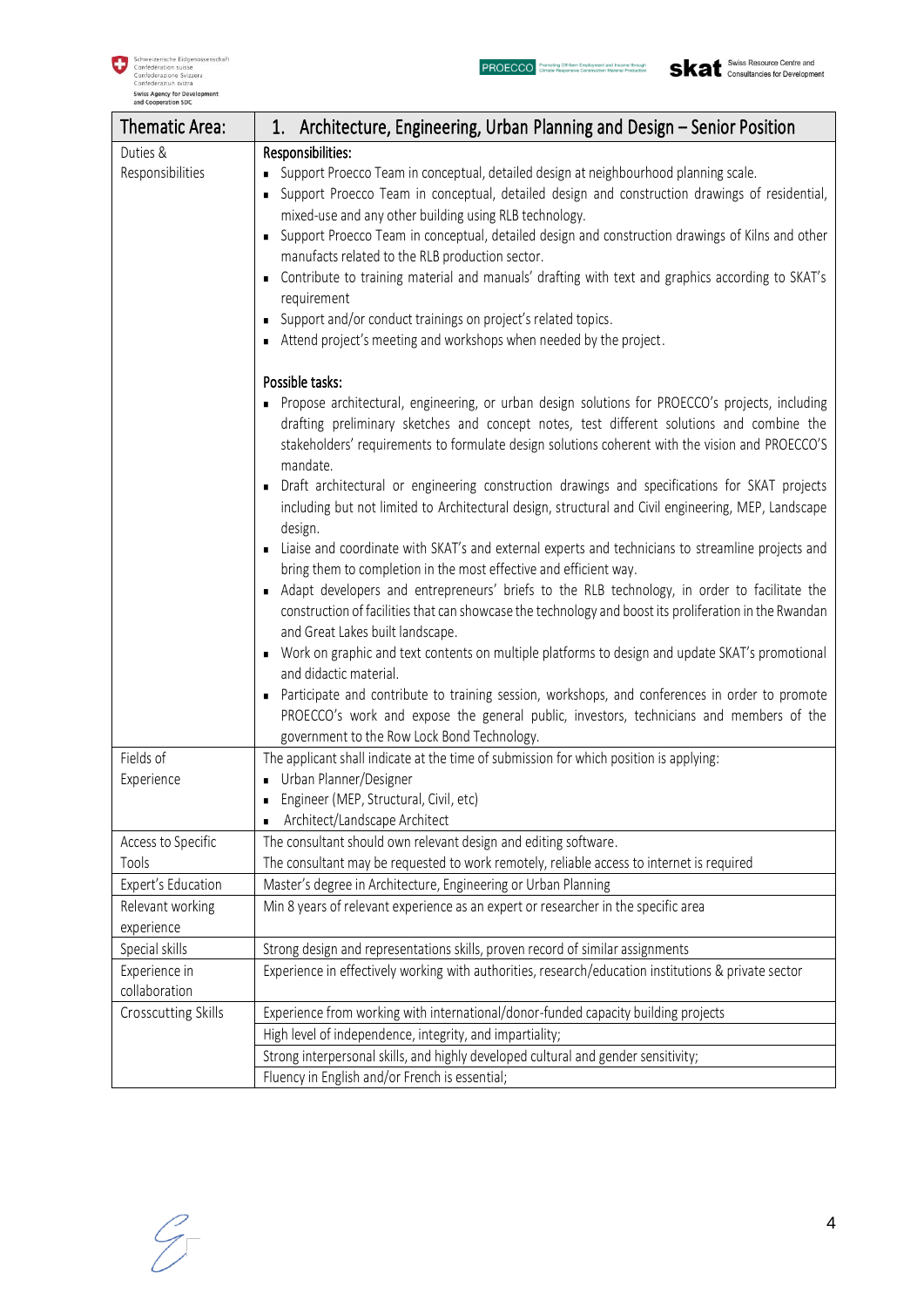

 $\sim$ 

| Thematic Area:      | 2. Architecture, Engineering, Urban Planning and Design – Junior Position                                                                                                                                                    |
|---------------------|------------------------------------------------------------------------------------------------------------------------------------------------------------------------------------------------------------------------------|
| Duties &            | Responsibilities:                                                                                                                                                                                                            |
| Responsibilities:   | As junior expert:                                                                                                                                                                                                            |
|                     | • Support Proecco Team in conceptual, detailed design and construction drawings of residential,<br>mixed-use and any other building using RLB technology.                                                                    |
|                     | • Support Proecco Team in conceptual, detailed design and construction drawings of Kilns and other<br>manufacts related to the RLB production sector.                                                                        |
|                     | • Contribute to training material and manuals' drafting with text and graphics according to SKAT's<br>requirement                                                                                                            |
|                     | Attend project's meeting and workshops when needed by the project                                                                                                                                                            |
|                     | Possible tasks:                                                                                                                                                                                                              |
|                     | • Contribute to architectural, engineering, or urban design solutions for PROECCO's projects.<br>• Contribute to the drafting of architectural or engineering construction drawings and specifications<br>for SKAT projects; |
|                     | • Work on graphic and text contents on multiple platforms to contribute to the design and update of<br>SKAT's promotional and didactic material.                                                                             |
|                     | Attend trainings on project's related topics provided by PROECCO's technical staff or external<br>experts.                                                                                                                   |
| Fields of           | The applicant shall indicate at the time of submission for which position he/she is applying:                                                                                                                                |
| Experience          | Urban Planner/Designer                                                                                                                                                                                                       |
|                     | Engineer (MEP, Structural, Civil, etc)                                                                                                                                                                                       |
|                     | Architect/Landscape Architect<br>$\blacksquare$                                                                                                                                                                              |
| Access to Specific  | The consultant should own relevant design and editing software.                                                                                                                                                              |
| Tools               | The consultant may be requested to work remotely, reliable access to internet is required                                                                                                                                    |
| Expert's Education  | Bachelor's degree in Architecture, Engineering or Urban Planning                                                                                                                                                             |
| Relevant working    | Min 3 years of relevant experience as an expert or researcher in the specific area                                                                                                                                           |
| experience          |                                                                                                                                                                                                                              |
| Special skills      | Strong design and representations skills demonstrated by a portfolio                                                                                                                                                         |
| Experience in       | N.A.                                                                                                                                                                                                                         |
| collaboration       |                                                                                                                                                                                                                              |
| Crosscutting Skills | Fluency in English and/or French is essential;                                                                                                                                                                               |
|                     | High level of independence, integrity, and impartiality;                                                                                                                                                                     |
|                     | Strong interpersonal skills, and highly developed cultural and gender sensitivity;                                                                                                                                           |

 $\overline{a}$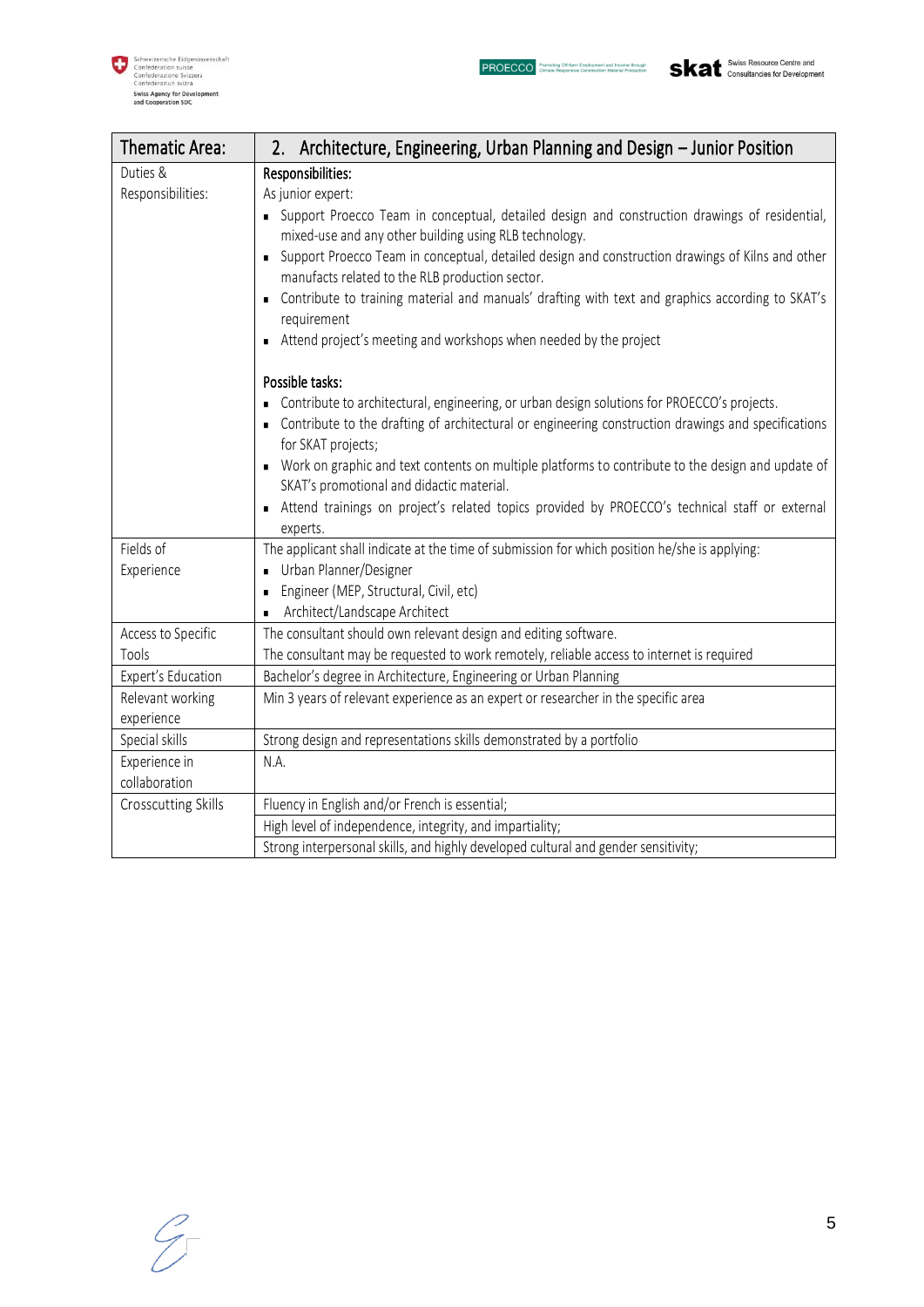

| Thematic Area:      | 3. Community Engagement / Participatory Planning                                                                                                                 |
|---------------------|------------------------------------------------------------------------------------------------------------------------------------------------------------------|
| Duties &            | Responsibilities:                                                                                                                                                |
| Responsibilities:   | Design and/or coordinate the implementation of multi-level stakeholders' strategies in urban<br>regeneration processes                                           |
|                     | Support Proecco Team in designing and implementing community engagement activities at different<br>$\blacksquare$<br>scales (Urban, Neighborhood, Architectural) |
|                     | Possible tasks:                                                                                                                                                  |
|                     | Design appropriate strategies of engagement and participation for PROECCO's projects<br>П                                                                        |
|                     | Support the drafting of relevant material with support from SKAT's technical staff to be presented to<br>$\blacksquare$<br>stakeholders and community            |
|                     | Support the monitoring and the impact of activities<br>п                                                                                                         |
|                     | Draft or support the drafting of training or divulgation material related to the topic<br>$\blacksquare$                                                         |
|                     | Conduct or support training workshops.<br>п                                                                                                                      |
|                     | Moderate and/or facilitate meetings at different level (Stakeholders, community, etc)<br>п                                                                       |
| Fields of           | The applicant shall have previous experience in at least of the sub-areas below:                                                                                 |
| Experience          | designing Participatory strategies and processes                                                                                                                 |
|                     | managing and implementing participatory processes                                                                                                                |
|                     | facilitating and moderating stakeholders and community meetings.<br>$\blacksquare$                                                                               |
| Access to Specific  | The consultant should own relevant software.                                                                                                                     |
| Tools               | The consultant may be requested to work remotely, reliable access to internet is required                                                                        |
| Expert's Education  | Bachelor's degree in Architecture, Urban Planning, Social Science or similar                                                                                     |
| Relevant working    | Min 5 years of relevant experience as an expert or researcher in the specific area.                                                                              |
| experience          | Previous experience with international organisations is an advantage.                                                                                            |
| Special skills      | Facilitation / Moderation of community meetings                                                                                                                  |
| Experience in       | Previous experience of collaboration with international organisations in participatory urban renewal                                                             |
| collaboration       | processes is an advantage                                                                                                                                        |
| Crosscutting Skills | Fluency in English and/or French is essential; Kinyarwanda is essential for the moderator/facilitator                                                            |
|                     | role                                                                                                                                                             |
|                     | High level of independence, integrity, and impartiality;                                                                                                         |
|                     | Experience from working with international/donor-funded projects                                                                                                 |
|                     | Strong interpersonal skills, and highly developed cultural and gender sensitivity;                                                                               |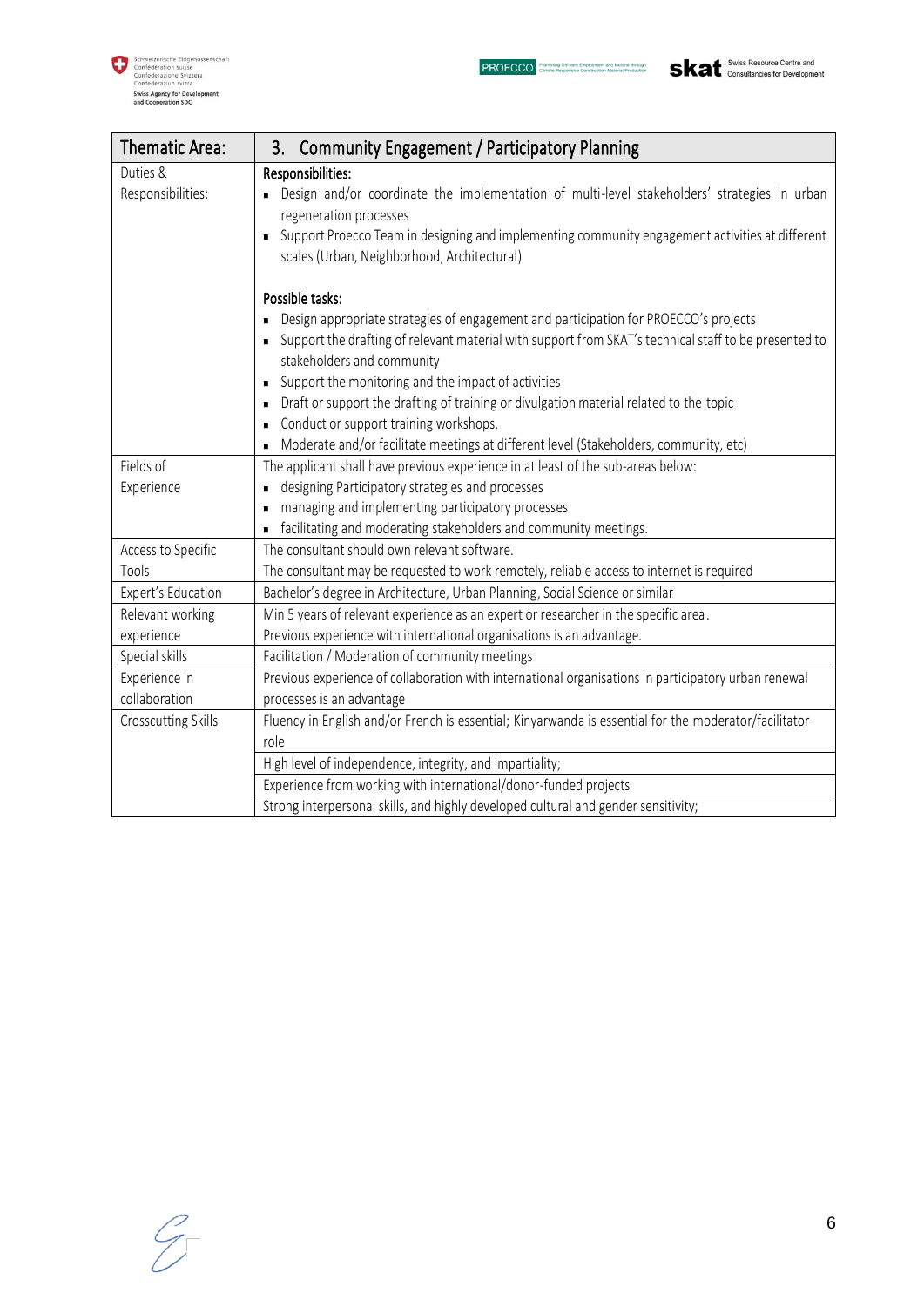

| <b>Thematic Area:</b>      | Economics, Housing Market, and Industrial development<br>4.                                                                                                                                                                                                                                                                                                                    |
|----------------------------|--------------------------------------------------------------------------------------------------------------------------------------------------------------------------------------------------------------------------------------------------------------------------------------------------------------------------------------------------------------------------------|
| Duties &                   | Responsibilities:                                                                                                                                                                                                                                                                                                                                                              |
| Responsibilities:          | • Provide inputs to PROECCO project on socio-economic analysis, housing market, industrial cluster<br>related to construction materials<br>Conduct and/or coordinate research, market analysis, surveys, enumerations<br>$\blacksquare$<br>Draft industrial development strategies and feasibility analysis considering macro and micro<br>$\blacksquare$<br>economic factors. |
|                            | Possible tasks:<br>Design and implement data collection, surveys and enumerations aimed to establishing financial and<br>٠                                                                                                                                                                                                                                                     |
|                            | social feasibility of re-housing projects.                                                                                                                                                                                                                                                                                                                                     |
|                            | Conduct feasibility studies and draft strategic plans to support inclusive re-housing / urban upgrading<br>$\blacksquare$<br>processes                                                                                                                                                                                                                                         |
|                            | Conduct thematic research and feasibility studies on cluster industrial development focused on<br>construction material value chain                                                                                                                                                                                                                                            |
|                            | Define strategic drivers for country-specific industrial development plans supported by<br>$\blacksquare$<br>implementation mechanisms and action plans                                                                                                                                                                                                                        |
| Fields of                  | The applicant shall have previous experience in any of the fields below:                                                                                                                                                                                                                                                                                                       |
| Experience                 | Housing finance and real estate market in unplanned settlements to support re-housing processes<br>$\blacksquare$<br>Industrial development in growing economies, with focus on construction materials value chain<br>$\blacksquare$                                                                                                                                           |
|                            | Economic and financial analysis at micro and macro scale to inform rehousing and upgrading<br>$\blacksquare$<br>processes                                                                                                                                                                                                                                                      |
| Access to Specific         | The consultant should own relevant design and editing software.<br>$\blacksquare$                                                                                                                                                                                                                                                                                              |
| Tools                      | The consultant may be requested to work remotely, reliable access to internet is required<br>$\blacksquare$                                                                                                                                                                                                                                                                    |
| Expert's Education         | Master's degree in Economic related fields                                                                                                                                                                                                                                                                                                                                     |
| Relevant working           | Min 10 years of relevant experience as an expert or researcher in the specific area.                                                                                                                                                                                                                                                                                           |
| experience                 | Previous experience with international organisations is an advantage.                                                                                                                                                                                                                                                                                                          |
| Special skills             | Strong analytical skills are a must                                                                                                                                                                                                                                                                                                                                            |
| Experience in              | N.A.                                                                                                                                                                                                                                                                                                                                                                           |
| collaboration              |                                                                                                                                                                                                                                                                                                                                                                                |
| <b>Crosscutting Skills</b> | Fluency in English and/or French is essential;                                                                                                                                                                                                                                                                                                                                 |
|                            | High level of independence, integrity, and impartiality;                                                                                                                                                                                                                                                                                                                       |
|                            | Experience from working with international/donor-funded projects                                                                                                                                                                                                                                                                                                               |
|                            | Strong interpersonal skills, and highly developed cultural and gender sensitivity;                                                                                                                                                                                                                                                                                             |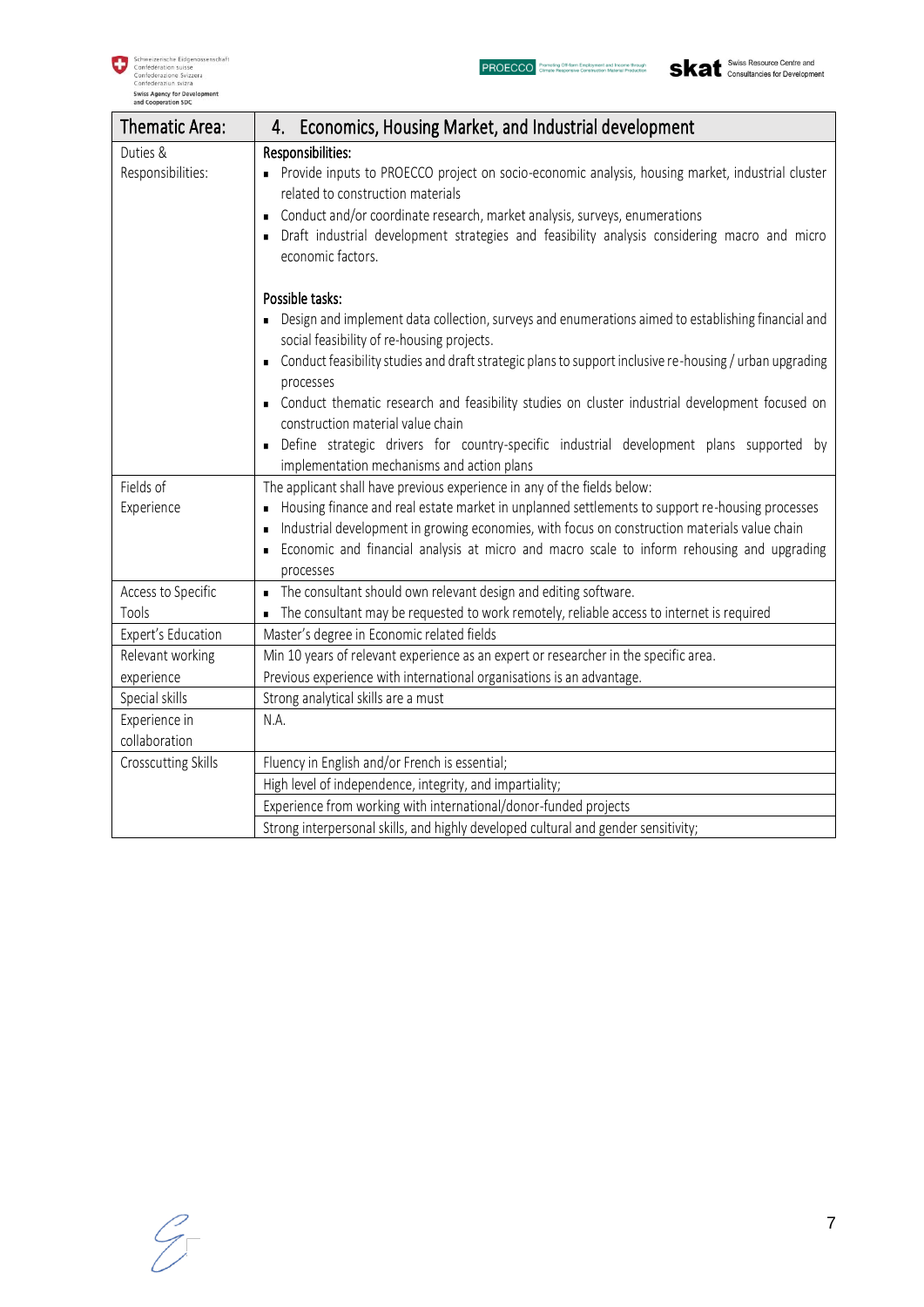

| Thematic Area:      | Topographic, Geotechnic, Socio-Economic and Market surveys<br>5.                                                     |
|---------------------|----------------------------------------------------------------------------------------------------------------------|
| Duties &            | Responsibilities:                                                                                                    |
| Responsibilities:   | • Conduct surveys on specific locations according to SKAT's detailed ToR provided before the signing                 |
|                     | of the contract                                                                                                      |
|                     | Coordinate the survey and avail appropriate technical and staff resources for the task                               |
|                     | Provide analytical results and share raw and elaborated data in excel, database, vector formats,                     |
|                     | supported by a properly drafted report to inform follow-up works on the subject.                                     |
|                     | Possible tasks:                                                                                                      |
|                     | Support the design and implement data collection, surveys, and enumerations on pre-selected sites<br>$\blacksquare$  |
|                     | Under the guidance of SKAT's staff, timely and accurately implement survey on one of the following                   |
|                     | areas:                                                                                                               |
|                     | Geotechnic survey, to be conducted with appropriate equipment depending on the selected<br>area and expected results |
|                     | Topographic surveys, to be conducted with Drones and/or GPS tools to provide detailed 3D                             |
|                     | topographic representation and detailed cross-sections of built-up or greenfield sites                               |
|                     | Conduct socio-economic surveys and enumerations supported by appropriated data-                                      |
|                     | collection tools and secondary data analysis when relevant                                                           |
|                     | Conduct market analysis and research supported by adequate use of primary and secondary                              |
|                     | data to be collected during the assignment.                                                                          |
| Fields of           | The applicant shall have previous experience in any of the fields below:                                             |
| Experience          | Topographic survey<br>$\blacksquare$                                                                                 |
|                     | Geotechnic survey<br>$\blacksquare$                                                                                  |
|                     | Household and community level surveys and enumerations<br>$\blacksquare$                                             |
|                     | Market analysis on housing and/or industrial markets<br>$\blacksquare$                                               |
| Access to Specific  | The consultant should own relevant survey equipment, design and editing software.<br>$\blacksquare$                  |
| Tools               | The consultant may be requested to work remotely, reliable access to internet is required                            |
| Expert's Education  | Master's degree in Engineering, Economics, Urban Planning or relevant to the specific field                          |
| Relevant working    | Min 10 years of relevant experience as an expert in the specific area.                                               |
| experience          | Previous experience with international organisations is an advantage.                                                |
| Special skills      | Availability of appropriate equipment for the tasks is mandatory                                                     |
| Experience in       | N.A.                                                                                                                 |
| collaboration       |                                                                                                                      |
| Crosscutting Skills | Fluency in English and/or French is essential;                                                                       |
|                     | High level of independence, integrity, and impartiality;                                                             |
|                     | Experience from working with international/donor-funded projects                                                     |
|                     | Strong interpersonal skills, and highly developed cultural and gender sensitivity;                                   |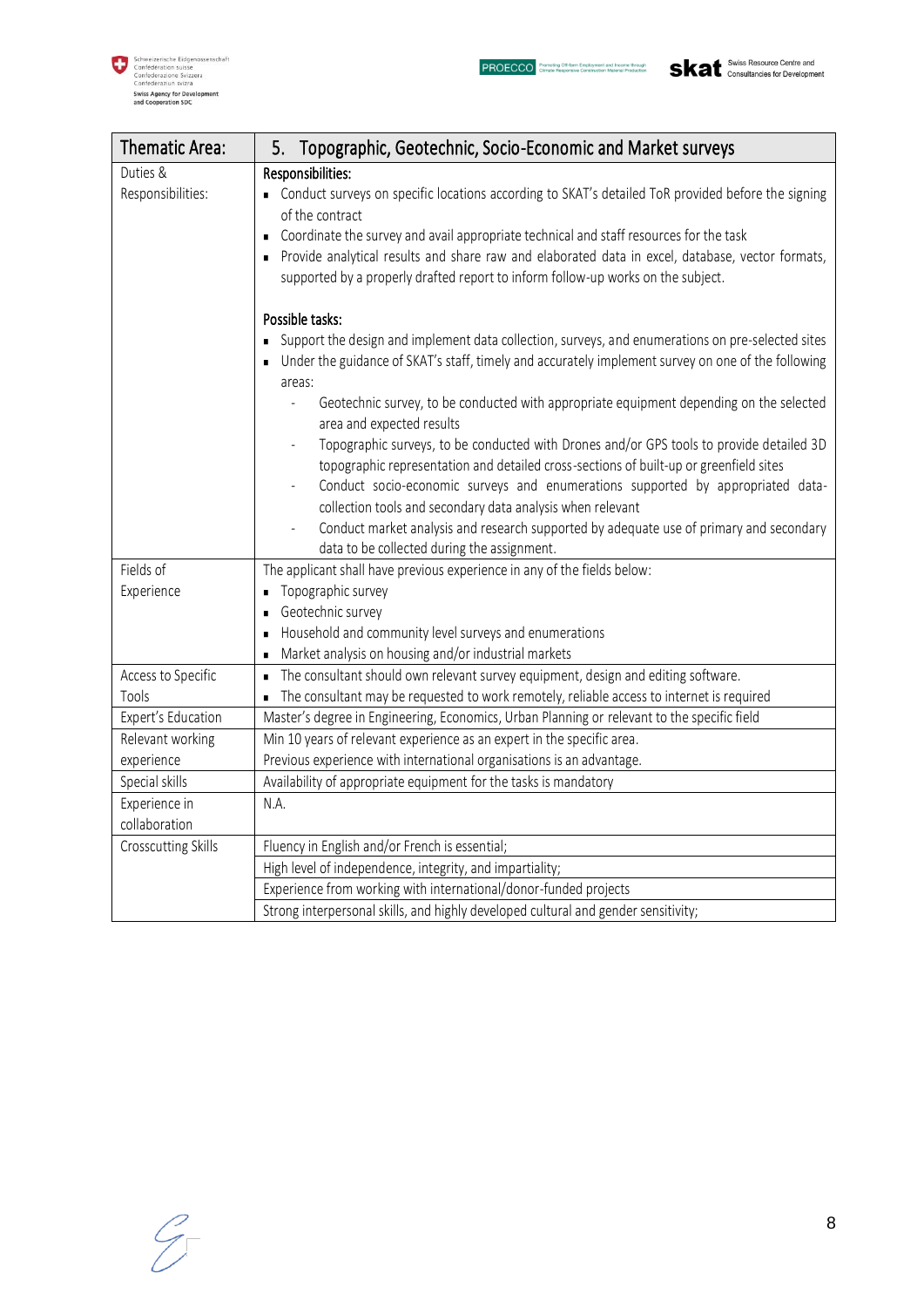

| Thematic Area:      | 6. Environmental Engineering - Senior Position                                                                                                                     |
|---------------------|--------------------------------------------------------------------------------------------------------------------------------------------------------------------|
| Duties &            | Responsibilities:                                                                                                                                                  |
| Responsibilities:   | Support SKAT in conducting Environmental Impact Assessment on Specific Projects                                                                                    |
|                     | Submit applications to RDB and follow up the approval process till completion<br>r                                                                                 |
|                     | Conduct ad-hoc environmental and landscape analysis and provide input to the projects<br>$\blacksquare$                                                            |
|                     | Support on Clay extraction site environmental management and restoration plans following local and<br>$\blacksquare$<br>international best practices.              |
|                     | Possible tasks:                                                                                                                                                    |
|                     | Manage and implement the EIA process, including any primary and secondary data collection<br>$\blacksquare$<br>required for the successful completion of the study |
|                     | Timely submit EIA applications to RDB, incorporating any comments from SKAT's team, prior to the<br>٠<br>official submission.                                      |
|                     | Regularly update SKAT on the procedure's status<br>п                                                                                                               |
|                     | Conduct ad-hoc environmental and landscaping analysis and design as requested by SKAT.<br>п                                                                        |
|                     | Update the planning and environmental management guide for clay extraction sites.<br>$\blacksquare$                                                                |
| Fields of           | The applicant shall have previous experience in any of the fields below:                                                                                           |
| Experience          | EIA procedure<br>$\blacksquare$                                                                                                                                    |
|                     | Landscape Design in challenging sites under the topographic or geotechnic aspects                                                                                  |
| Access to Specific  | The consultant should own relevant survey equipment, design and editing software.<br>$\blacksquare$                                                                |
| Tools               | The consultant may be requested to work remotely, reliable access to internet is required<br>$\blacksquare$                                                        |
| Expert's Education  | Master's degree in Engineering, Environment, Urban Planning or relevant to the specific field                                                                      |
| Relevant working    | Min 10 years of relevant experience as an expert in the specific area.                                                                                             |
| experience          | Previous experience with international organisations is an advantage.                                                                                              |
| Special skills      | Availability of appropriate equipment for the tasks is mandatory                                                                                                   |
| Experience in       | N.A.                                                                                                                                                               |
| collaboration       |                                                                                                                                                                    |
| Crosscutting Skills | Fluency in English and/or French is essential;                                                                                                                     |
|                     | High level of independence, integrity, and impartiality;                                                                                                           |
|                     | Experience from working with international/donor-funded projects                                                                                                   |
|                     | Strong interpersonal skills, and highly developed cultural and gender sensitivity;                                                                                 |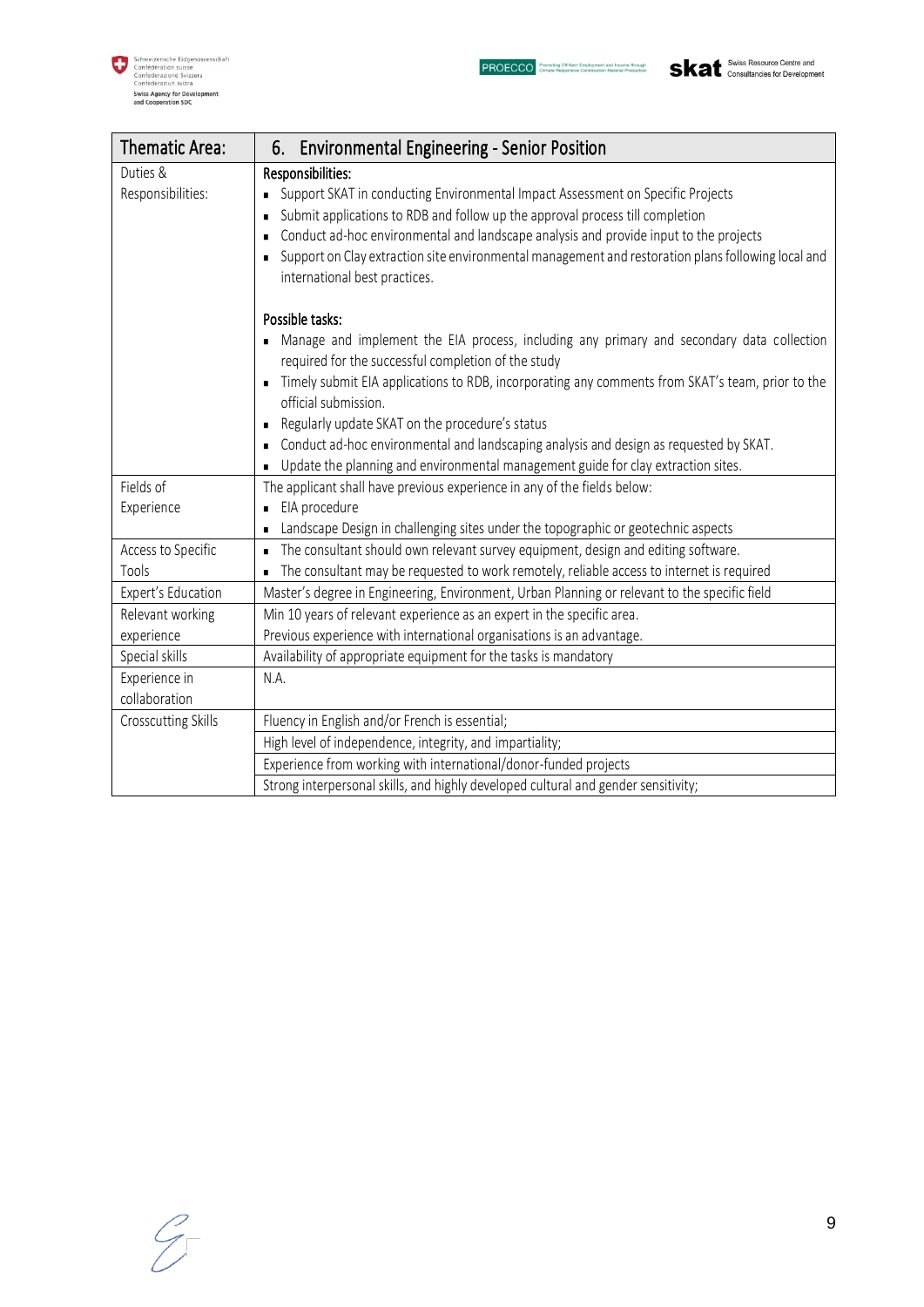

| Thematic Area:      | 7. Educational and Divulgation Videos and Multimedia                                                                                                                                                                                                                                                                                                                                                                                                                                                                                                                                                                                |
|---------------------|-------------------------------------------------------------------------------------------------------------------------------------------------------------------------------------------------------------------------------------------------------------------------------------------------------------------------------------------------------------------------------------------------------------------------------------------------------------------------------------------------------------------------------------------------------------------------------------------------------------------------------------|
| Duties &            | Responsibilities:                                                                                                                                                                                                                                                                                                                                                                                                                                                                                                                                                                                                                   |
| Responsibilities:   | The PROECCO PROGRAMME will maximize the outreach of the technical expertise on the RLB and<br>Construction Material Value Chain gained across Phase I and II by producing:                                                                                                                                                                                                                                                                                                                                                                                                                                                          |
|                     | Educational videos targeted to Secondary and tertiary education institutions (TVET, IPRC, UoR).                                                                                                                                                                                                                                                                                                                                                                                                                                                                                                                                     |
|                     | The specification of this training material will be provided in accordance with each institution's<br>standards and requirements                                                                                                                                                                                                                                                                                                                                                                                                                                                                                                    |
|                     | Divulgation videos, to be published on YouTube or similar platforms with the intent of vulgarizing<br>the technical and social aspects of the value chain, promoting improvements to the industry and<br>to working conditions and promoting the affordability of the design and technical solutions<br>adopted.                                                                                                                                                                                                                                                                                                                    |
|                     | The selected experts will be requested to script, direct, film and produce/post-produce videos<br>п<br>according to PROECCO's objectives and in accordance to the required expected audience (students,<br>professionals, non-technical public, industry experts, etc)                                                                                                                                                                                                                                                                                                                                                              |
|                     | Possible tasks:                                                                                                                                                                                                                                                                                                                                                                                                                                                                                                                                                                                                                     |
|                     | Propose screenplays and adaptations of PROECCO's main activities across the value chain to vulgarize<br>٠<br>the key aspects of the programme. This would entail the suggestion of appropriate story-telling<br>mechanisms to ensure a captivating and compelling narration able to engage expert and non-experts<br>Professionally script, direct, film and produce videos and other multimedia, supported by<br>infographics, comics, or any other tool necessary to simply explain even the most complex concepts<br>Submit the final product in compatible formats to be uploaded on mainstream streaming and<br>$\blacksquare$ |
|                     | education institutions' platforms alike<br>Provide subtitles and/or voice-overs to ensure broader reach of the videos.                                                                                                                                                                                                                                                                                                                                                                                                                                                                                                              |
| Fields of           | The applicants shall have previous experience in any of the fields below (to be indicated in the                                                                                                                                                                                                                                                                                                                                                                                                                                                                                                                                    |
| Experience          | application):                                                                                                                                                                                                                                                                                                                                                                                                                                                                                                                                                                                                                       |
|                     | Screenplay writing                                                                                                                                                                                                                                                                                                                                                                                                                                                                                                                                                                                                                  |
|                     | Direction - filmmaking                                                                                                                                                                                                                                                                                                                                                                                                                                                                                                                                                                                                              |
|                     | Camera operator / photographer<br>٠                                                                                                                                                                                                                                                                                                                                                                                                                                                                                                                                                                                                 |
|                     | Post-production / video editing<br>п                                                                                                                                                                                                                                                                                                                                                                                                                                                                                                                                                                                                |
|                     | Presenter, actor, voice-over                                                                                                                                                                                                                                                                                                                                                                                                                                                                                                                                                                                                        |
| Access to Specific  | The consultant should own relevant filming equipment, production and editing software.<br>п                                                                                                                                                                                                                                                                                                                                                                                                                                                                                                                                         |
| Tools               | The consultant may be requested to work remotely, reliable access to internet is required<br>٠                                                                                                                                                                                                                                                                                                                                                                                                                                                                                                                                      |
| Expert's Education  | Demonstrable expertise in Filmography, photography, video-editing, screenplay writing, translation<br>or relevant to the objective of the video.                                                                                                                                                                                                                                                                                                                                                                                                                                                                                    |
| Relevant working    | Min 5 years of relevant experience as an expert in the specific area.                                                                                                                                                                                                                                                                                                                                                                                                                                                                                                                                                               |
| experience          | Previous experience with the industry or housing sector is an advantage                                                                                                                                                                                                                                                                                                                                                                                                                                                                                                                                                             |
| Special skills      | Availability of appropriate equipment for the tasks is mandatory                                                                                                                                                                                                                                                                                                                                                                                                                                                                                                                                                                    |
| Experience in       | N.A.                                                                                                                                                                                                                                                                                                                                                                                                                                                                                                                                                                                                                                |
| collaboration       |                                                                                                                                                                                                                                                                                                                                                                                                                                                                                                                                                                                                                                     |
| Crosscutting Skills | Fluency in English and/or French is essential; Translation to Kinyarwanda or other languages may be<br>part of the assignment                                                                                                                                                                                                                                                                                                                                                                                                                                                                                                       |
|                     | High level of independence, integrity, and impartiality;                                                                                                                                                                                                                                                                                                                                                                                                                                                                                                                                                                            |
|                     | Experience from working with international/donor-funded projects                                                                                                                                                                                                                                                                                                                                                                                                                                                                                                                                                                    |
|                     | Strong interpersonal skills, and highly developed cultural and gender sensitivity;                                                                                                                                                                                                                                                                                                                                                                                                                                                                                                                                                  |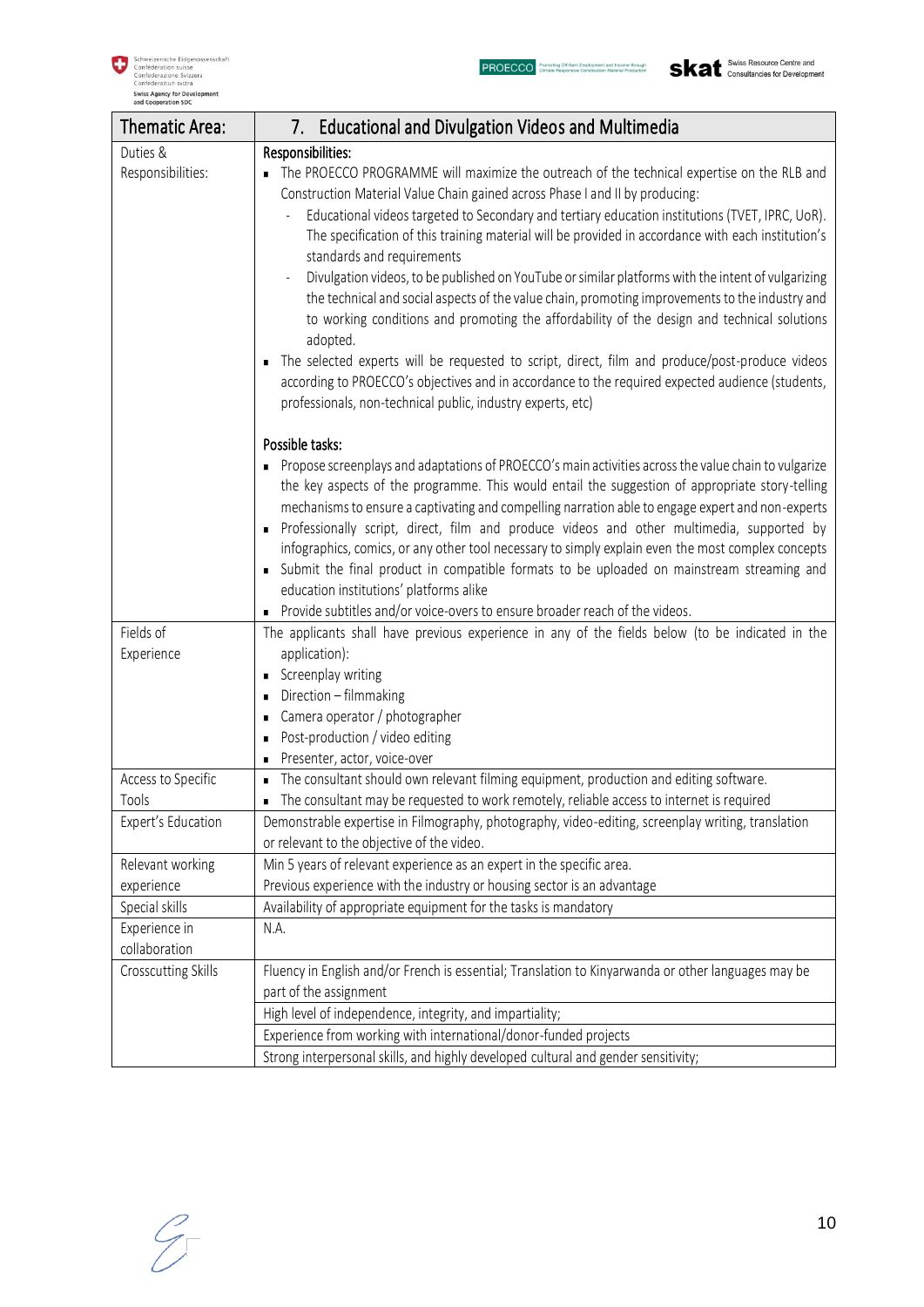

| Thematic Area:             | 8. Ceramist - Factory Operations - Senior Position                                                                                                                                                                                      |
|----------------------------|-----------------------------------------------------------------------------------------------------------------------------------------------------------------------------------------------------------------------------------------|
| Duties &                   | Responsibilities:                                                                                                                                                                                                                       |
| Responsibilities:          | Provide advisory support to Proecco Team and project partners in brickwork optimum operations,<br>layout design and technical inputs for business planning.                                                                             |
|                            | • Support Proecco Team and project partners in the establishment of the low carbon modern brick<br>industrial cluster.<br>Contribute to the establishment of the low carbon modern brick credit evaluation/application                  |
|                            | guideline.                                                                                                                                                                                                                              |
|                            | • Contribute to training material and manuals' content drafting with text and graphics according to<br>SKAT's requirements.                                                                                                             |
|                            | Support and/or conduct trainings on project's related topics.                                                                                                                                                                           |
|                            | Attend project's meeting and workshops when needed by the project.                                                                                                                                                                      |
|                            | Possible tasks:                                                                                                                                                                                                                         |
|                            | • Provide technical and managerial guidance to investors, and Proecco partners (factory managers,<br>MODs and factory owners) on the operations of brickmaking production facilities to optimize output<br>and improve product quality. |
|                            | Provide technical inputs and advisory to investors and Proecco partners (factory managers, MODs<br>and factory owners) in workflow management and layout design.                                                                        |
|                            | Support SKAT's team in contextualization of carbon credit standards.                                                                                                                                                                    |
|                            | Support SKAT's team in low carbon modern brick cluster services design and its piloting.                                                                                                                                                |
|                            | • Work on graphic and text contents on multiple platforms to develop and update SKAT's promotional                                                                                                                                      |
|                            | and training modules as per the modern brick/ceramic training curricula guidelines and instructions.                                                                                                                                    |
|                            | Participate and contribute to training session, workshops, and conferences in order to promote                                                                                                                                          |
|                            | PROECCO's work and expose the general public, investors, technicians and members of the                                                                                                                                                 |
|                            | government to the ceramic/low carbon modern brick industry.                                                                                                                                                                             |
| Fields of                  | Heavy clay ceramist and modern brick production expert                                                                                                                                                                                  |
| Experience                 |                                                                                                                                                                                                                                         |
| Access to Specific         | The consultant should own relevant equipment and material.                                                                                                                                                                              |
| Tools                      | The consultant may be requested to work remotely, reliable access to internet is required                                                                                                                                               |
| Expert's Education         | Master's degree in ceramic engineering or Manufacturing Engineering or relevant experience                                                                                                                                              |
| Relevant working           | Min 10 years of relevant experience as an expert or researcher in the specific area                                                                                                                                                     |
| experience                 |                                                                                                                                                                                                                                         |
| Special skills             | Strong heavy ceramic industry managerial skills, proven record of similar assignments                                                                                                                                                   |
| Experience in              | Experience in Africa-Great lakes region industry operations management, research/education                                                                                                                                              |
| collaboration              | institutions & private sector                                                                                                                                                                                                           |
| <b>Crosscutting Skills</b> | Experience from working with international/donor-funded capacity building projects                                                                                                                                                      |
|                            | High level of independence, integrity, and impartiality;                                                                                                                                                                                |
|                            | Strong interpersonal skills, and highly developed cultural and gender sensitivity;                                                                                                                                                      |
|                            | Fluency in English and/or French is essential;                                                                                                                                                                                          |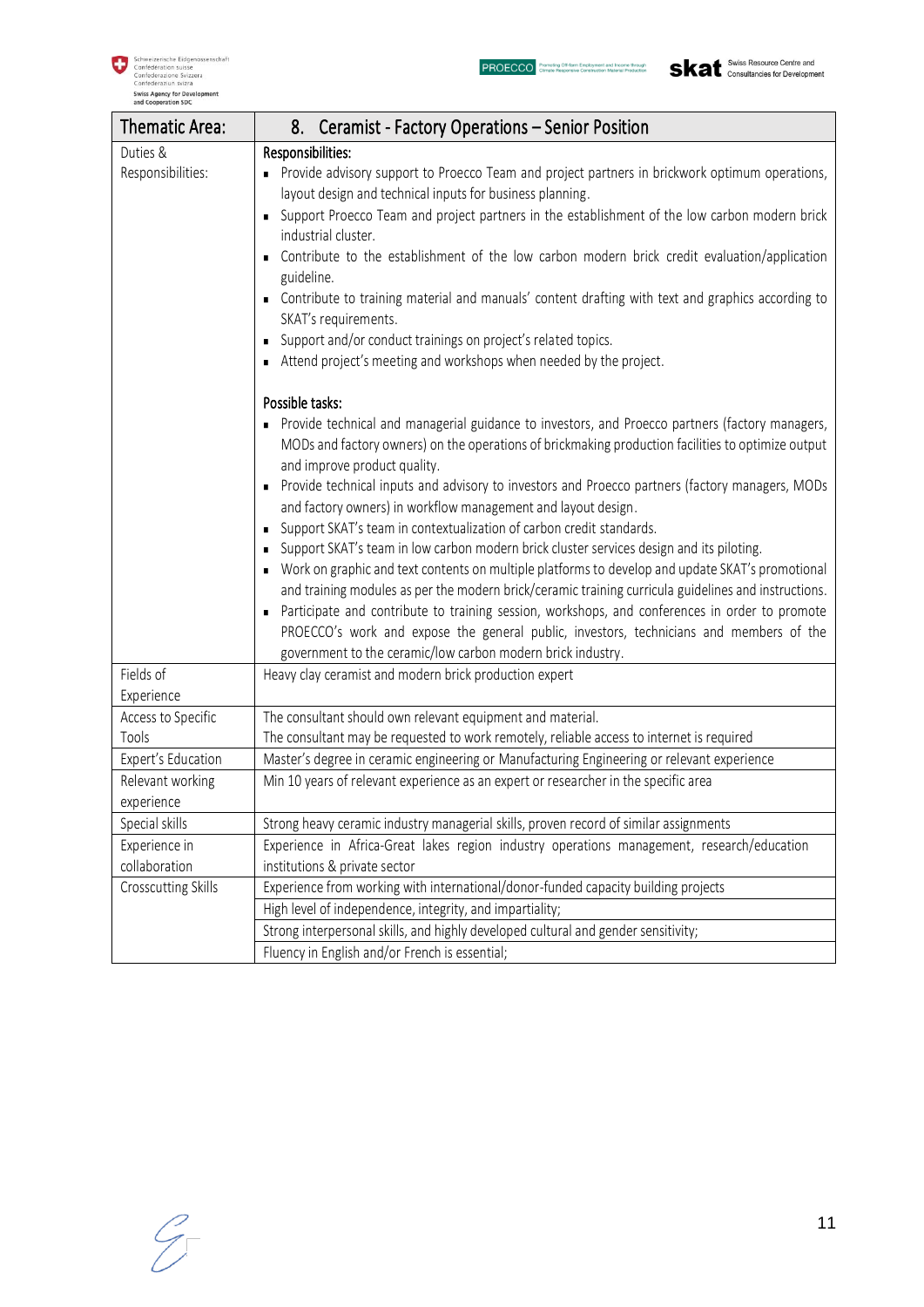

| Thematic Area:      | 9. Gender, Occupational, Health and Safety - Senior Position                                                                                                                                                                                                                                                                                                                                |
|---------------------|---------------------------------------------------------------------------------------------------------------------------------------------------------------------------------------------------------------------------------------------------------------------------------------------------------------------------------------------------------------------------------------------|
| Duties &            | Responsibilities:                                                                                                                                                                                                                                                                                                                                                                           |
| Responsibilities:   | Provide advisory/backstopping support to Proecco Team and partners in Gender, working condition<br>and OHS.                                                                                                                                                                                                                                                                                 |
|                     | Support Proecco Team and partners in updating/ developing gender and OHS with clear guidelines<br>for child labor substitution strategy for Great Lakes region low carbon modern brick cluster.<br>Contribute to training material and manuals' content drafting with text and graphics according to<br>SKAT's requirement<br>Support and/or conduct trainings on project's related topics. |
|                     |                                                                                                                                                                                                                                                                                                                                                                                             |
|                     | Attend project's meeting and workshops when needed by the project.                                                                                                                                                                                                                                                                                                                          |
|                     | Possible tasks:                                                                                                                                                                                                                                                                                                                                                                             |
|                     | Review of an existing strategy paper on gender and working condition and propose the updates in<br>line with Proecco phase 3 of activities implementation framework.                                                                                                                                                                                                                        |
|                     | Develop guidelines and realistic action plan for child labor substitution in low carbon modern brick<br>$\blacksquare$<br>production and clusters (Rwanda, Burundi, and DRC (Bukavu) and support the related piloting<br>selected activities.                                                                                                                                               |
|                     | Participate and contribute to training session, workshops, and conferences in order to promote<br>$\blacksquare$<br>PROECCO's work and expose the general public, investors, technicians and members of the                                                                                                                                                                                 |
|                     | government to aiming on awareness creation.                                                                                                                                                                                                                                                                                                                                                 |
| Fields of           | The applicants shall have previous experience in any of the fields below (to be indicated in the                                                                                                                                                                                                                                                                                            |
| Experience          | application):                                                                                                                                                                                                                                                                                                                                                                               |
|                     | Strategy paper development and writing-team leader                                                                                                                                                                                                                                                                                                                                          |
|                     | Working condition for brickmaking industry improvement-practical implementation<br>٠                                                                                                                                                                                                                                                                                                        |
| Access to Specific  | The consultant should own relevant software required to do the assignement.<br>$\blacksquare$                                                                                                                                                                                                                                                                                               |
| Tools               | The consultant may be requested to work remotely, reliable access to internet is required<br>×,                                                                                                                                                                                                                                                                                             |
| Expert's Education  | Master's degree in Gender studies, Social sciences or development economics                                                                                                                                                                                                                                                                                                                 |
| Relevant working    | Min 5 years of relevant experience as an expert or researcher in the specific area                                                                                                                                                                                                                                                                                                          |
| experience          |                                                                                                                                                                                                                                                                                                                                                                                             |
| Special skills      | Strong experience in construction industry with focus on clay value chain, proven record of similar                                                                                                                                                                                                                                                                                         |
|                     | assignments in the region is an advantage                                                                                                                                                                                                                                                                                                                                                   |
| Experience in       | Experience in Africa-Great lakes region, research/gender/children institutions & public and private                                                                                                                                                                                                                                                                                         |
| collaboration       | sector                                                                                                                                                                                                                                                                                                                                                                                      |
| Crosscutting Skills | Experience from working with international/donor-funded capacity building projects                                                                                                                                                                                                                                                                                                          |
|                     | High level of independence, integrity, and impartiality;                                                                                                                                                                                                                                                                                                                                    |
|                     | Strong interpersonal skills, and highly developed cultural and gender sensitivity;                                                                                                                                                                                                                                                                                                          |
|                     | Fluency in English and/or French is essential;                                                                                                                                                                                                                                                                                                                                              |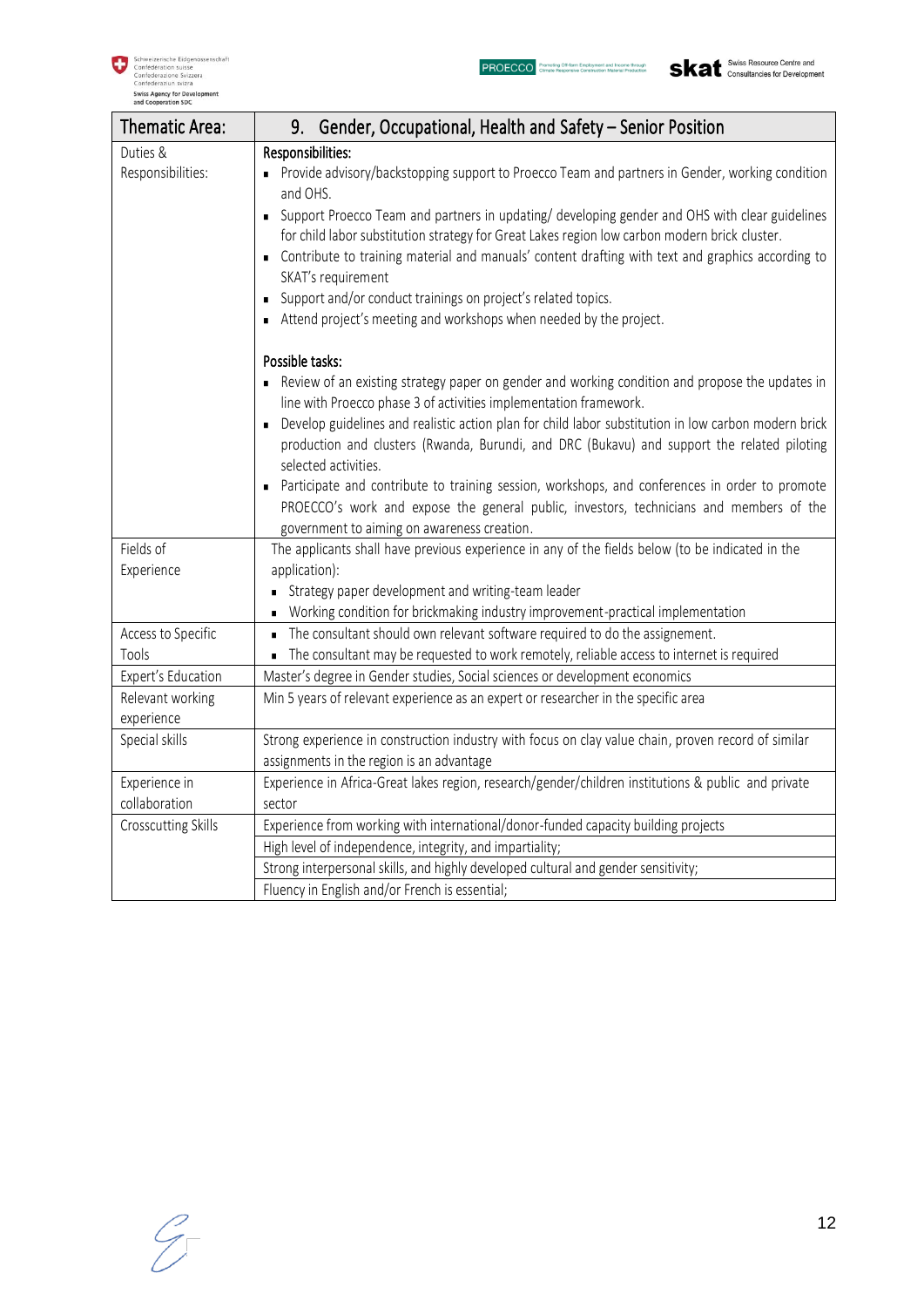| Thematic Area:                                    | 10. Academic, Technical and Vocational training curricula development -                                                                                                                                                                                                                                                                                                                                                                                                                                                                                                                                                                                                                                                                                                                                                                                                                                                                                                                                                                                                                                                                                                                                                                                             |
|---------------------------------------------------|---------------------------------------------------------------------------------------------------------------------------------------------------------------------------------------------------------------------------------------------------------------------------------------------------------------------------------------------------------------------------------------------------------------------------------------------------------------------------------------------------------------------------------------------------------------------------------------------------------------------------------------------------------------------------------------------------------------------------------------------------------------------------------------------------------------------------------------------------------------------------------------------------------------------------------------------------------------------------------------------------------------------------------------------------------------------------------------------------------------------------------------------------------------------------------------------------------------------------------------------------------------------|
|                                                   | <b>Senior Position</b>                                                                                                                                                                                                                                                                                                                                                                                                                                                                                                                                                                                                                                                                                                                                                                                                                                                                                                                                                                                                                                                                                                                                                                                                                                              |
| Duties &<br>Responsibilities:                     | Responsibilities:<br>• Support the Proecco team in RLB module integration into the existing masonry curriculum and<br>ceramic/low carbon modern brick production course roadmap design for Rwanda, Burundi and DRC.<br>• Support the Proecco Team in RLB masonry and ceramic/low carbon modern brick production skills<br>gap analysis and validation of the existing related information and facilitate its validation through the<br>competent institutions.<br>• Support the Proecco team in RLB masonry module accreditation process and its integration into<br>national technical and vocational curriculum and its piloting programs.<br>• Coordinate the ceramic/low carbon modern brick production curricula development and related<br>indicative content, accreditation and piloting.<br>• Support and/or conduct trainings on project's related topics.<br>Attend project's meeting and workshops when needed by the project.<br>Possible tasks:<br>Review and update the existing information on RLB masonry walling and ceramic/low carbon modern<br>brick production as a sector analysis/skills gap requirement in curricula development and facilitate<br>its validation through public and private institution levels in Burundi, DRC and Rwanda. |
|                                                   | • Support SKAT's team in roadmap development for ceramic/low carbon modern brick production and<br>RLB masonry module integration into national university, technical and vocational training programs.<br>• Support or coordinate the Proecco team in integration and accreditation process of RLB module into<br>relevant tertiary, secondary and vocational curricula and facilitate the related piloting in Rwanda.<br>Participate in RLB and ceramic/low carbon modern brick production contents development on<br>multiple platforms as per the curricula guidelines and instructions.<br>• Participate and contribute to training session, workshops, and conferences in order to promote<br>PROECCO's work and expose the general public, investors, technicians and members of the<br>government.                                                                                                                                                                                                                                                                                                                                                                                                                                                          |
| Fields of<br>Experience                           | The applicants shall have previous experience in any of the fields below (to be indicated in the<br>application):<br>Tertiary, Technical, and vocational education system in the Great Lakes Region<br>Tertiary, technical, and vocational training academic curricula development<br>Content elaboration for technical, vocational, architecture and engineering courses                                                                                                                                                                                                                                                                                                                                                                                                                                                                                                                                                                                                                                                                                                                                                                                                                                                                                           |
| Access to Specific<br>Tools<br>Expert's Education | The consultant should own relevant equipment and material.<br>The consultant may be requested to work remotely, reliable access to internet is required<br>Master's Degree or PHD in relevant fields. Experience in Curricula Development in Academic                                                                                                                                                                                                                                                                                                                                                                                                                                                                                                                                                                                                                                                                                                                                                                                                                                                                                                                                                                                                               |
| Relevant working                                  | Institutions is an advantage.<br>Min 10 years of relevant experience as an expert or researcher in the specific area                                                                                                                                                                                                                                                                                                                                                                                                                                                                                                                                                                                                                                                                                                                                                                                                                                                                                                                                                                                                                                                                                                                                                |
| experience                                        |                                                                                                                                                                                                                                                                                                                                                                                                                                                                                                                                                                                                                                                                                                                                                                                                                                                                                                                                                                                                                                                                                                                                                                                                                                                                     |
| Special skills<br>Experience in<br>collaboration  | Strong skills in curricula development, proven record of similar assignments<br>Experience in Africa-Great Lakes Region' academic system both at private and public level                                                                                                                                                                                                                                                                                                                                                                                                                                                                                                                                                                                                                                                                                                                                                                                                                                                                                                                                                                                                                                                                                           |
| Crosscutting Skills                               | Experience from working with international/donor-funded capacity building projects<br>High level of independence, integrity, and impartiality;<br>Strong interpersonal skills, and highly developed cultural and gender sensitivity;                                                                                                                                                                                                                                                                                                                                                                                                                                                                                                                                                                                                                                                                                                                                                                                                                                                                                                                                                                                                                                |
|                                                   | Fluency in English and/or French is essential;                                                                                                                                                                                                                                                                                                                                                                                                                                                                                                                                                                                                                                                                                                                                                                                                                                                                                                                                                                                                                                                                                                                                                                                                                      |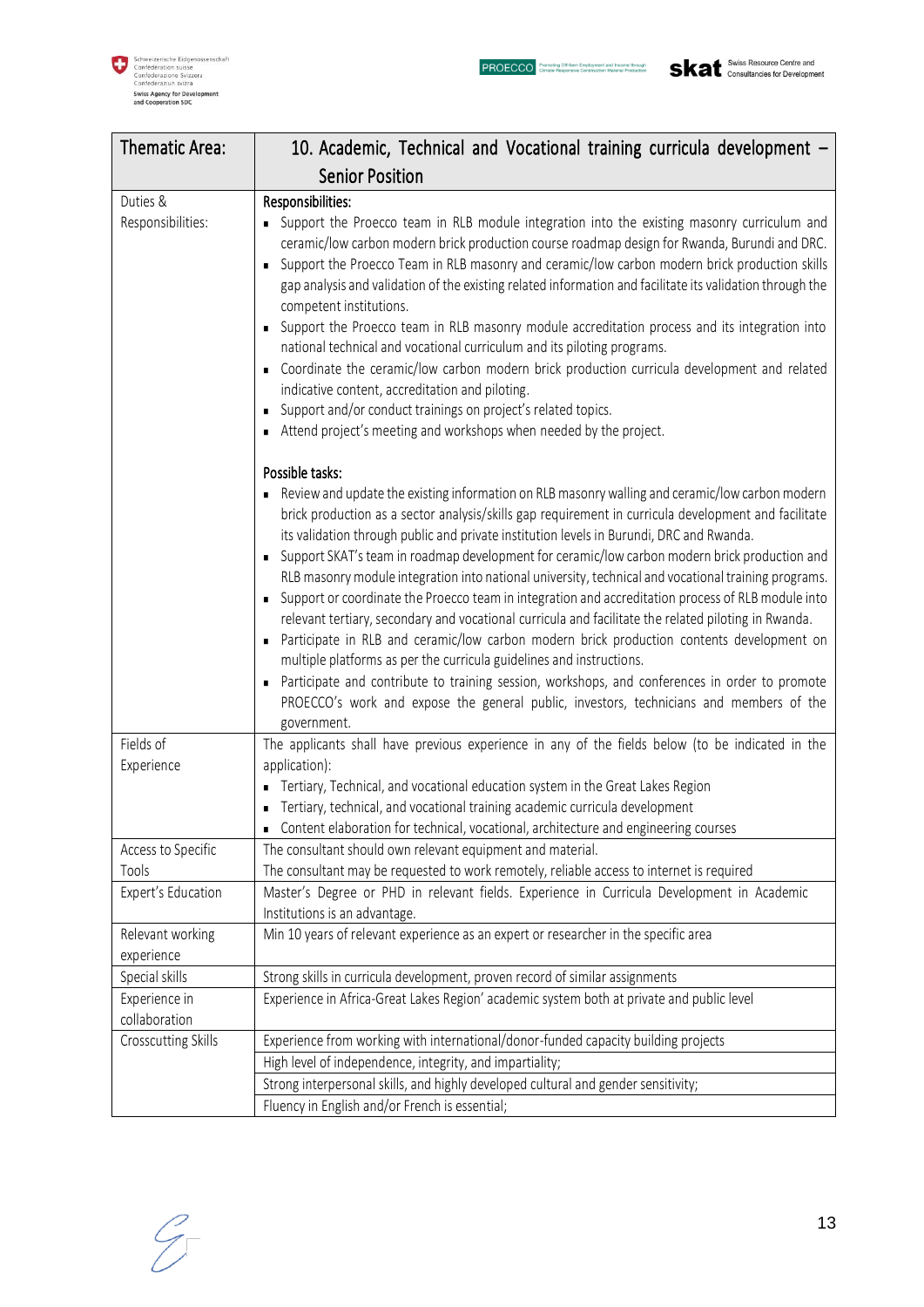**Skat** Swiss Resource Centre and



| <b>Thematic Area:</b>          | 11. Translator / Interpreter – Senior Position                                                                                                                                                                                                                                                    |
|--------------------------------|---------------------------------------------------------------------------------------------------------------------------------------------------------------------------------------------------------------------------------------------------------------------------------------------------|
| Duties &                       | Responsibilities:                                                                                                                                                                                                                                                                                 |
| Responsibilities:              | Translate written text in manuals, presentations, websites, social media platforms among others,<br>from and to any of the following languages: English, French, Kinyarwanda, Kirundi, Swahili.<br>• Provide simultaneous interpretation services from and to languages listed in previous point. |
|                                | Possible tasks:                                                                                                                                                                                                                                                                                   |
|                                | • Professionally translate technical material in Word, PPT, or any other editable format from English<br>or French into Kinyarwanda or Kirundi or Swahili and vice-versa                                                                                                                          |
|                                | Ensure accuracy of the technical terminology in the documents requesting, if needed, technical<br>support from technical and qualified expert.                                                                                                                                                    |
|                                | simultaneous interpretation from and to one of the languages above during official meetings,<br>training workshops, public presentations.                                                                                                                                                         |
| Fields of                      | The applicants shall have previous experience in any of the fields below (to be indicated in the                                                                                                                                                                                                  |
| Experience                     | application):                                                                                                                                                                                                                                                                                     |
|                                | • Technical translation of industrial, architectural, and engineering documents                                                                                                                                                                                                                   |
|                                | • Simultaneous interpretation during stakeholders, community meetings and trainings                                                                                                                                                                                                               |
| Access to Specific             | The consultant should own relevant editing software and equipment.                                                                                                                                                                                                                                |
| Tools                          | The consultant may be requested to work remotely, reliable access to internet is required                                                                                                                                                                                                         |
| Expert's Education             | Qualification as professional interpreter                                                                                                                                                                                                                                                         |
|                                | Demonstrable experience in previous technical translations                                                                                                                                                                                                                                        |
|                                | Demonstrable Fluency in French and/or English and at least 1 language between Kinyarwanda,<br>Kirundi, Swahili                                                                                                                                                                                    |
| Relevant working               | Min 5 years of relevant experience as an expert in the specific area                                                                                                                                                                                                                              |
| experience                     |                                                                                                                                                                                                                                                                                                   |
| Special skills                 | Strong skills in technical translation and/or interpretation                                                                                                                                                                                                                                      |
| Experience in<br>collaboration | Experience in technical translation is required                                                                                                                                                                                                                                                   |
| Crosscutting Skills            | Experience from working with international/donor-funded capacity building projects                                                                                                                                                                                                                |
|                                | High level of independence, integrity, and impartiality;                                                                                                                                                                                                                                          |
|                                | Strong interpersonal skills, and highly developed cultural and gender sensitivity;                                                                                                                                                                                                                |

#### Enrico Morriello **Kigali**, 30/07/21

Team Leader - PROECCO Programme Great Lakes Region Managing Director - Skat Consulting Rwanda Ltd.

#### **Skat Consulting Rwanda Ltd.**

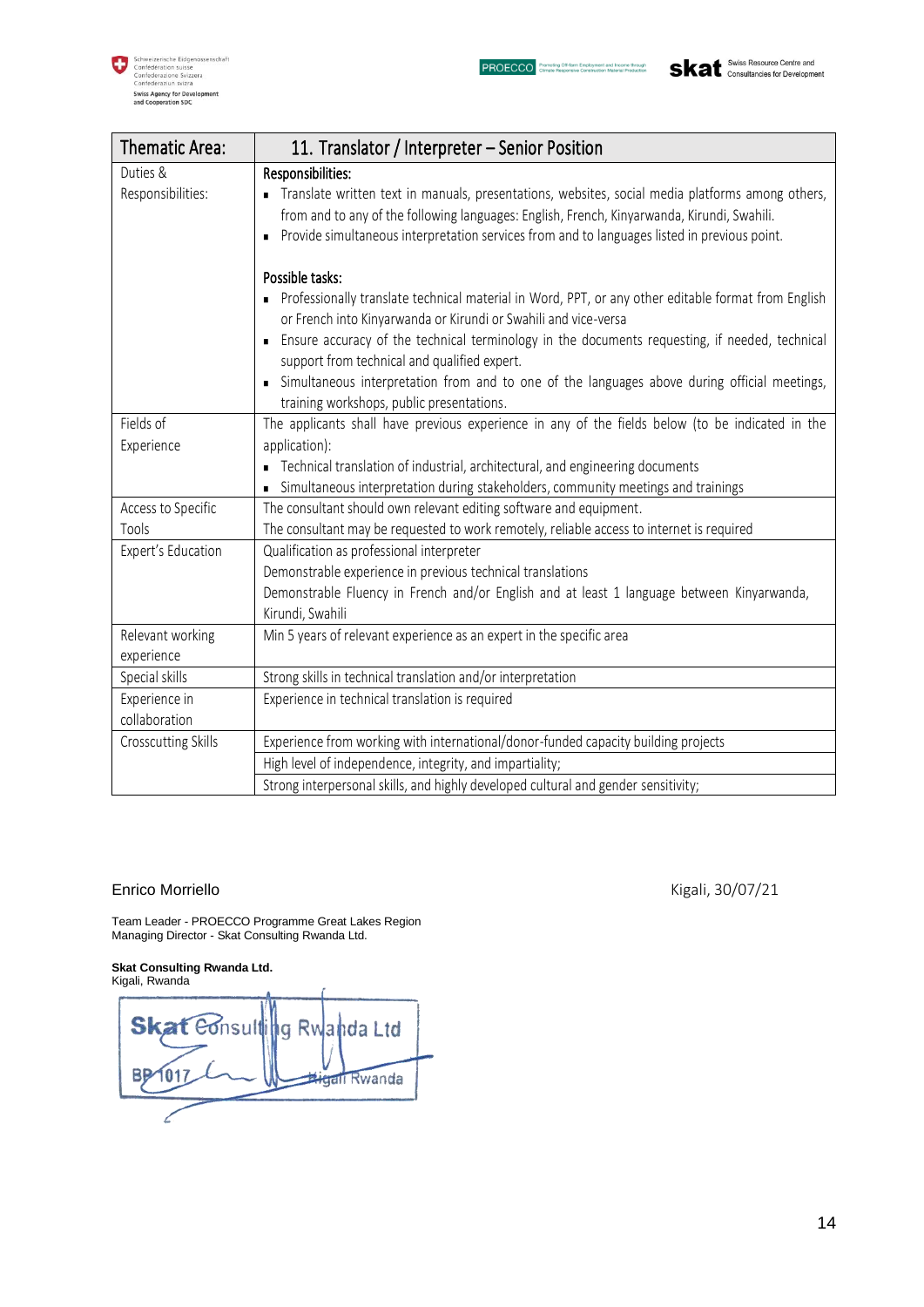

#### Annex 1:

# GENERAL RULES for CONTRACTS with CONSULTANTS

*The term "consultant" comprises individuals and corporate bodies and any employee thereof as stipulated in a contract.* 

#### 1 General Clauses

- 1.1 Only written agreements shall be valid for both parties. Until such a written agreement is reached negotiations may be stopped at any time without imposing any financial or other obligation for any party. Each party will have to bear the costs arisen.
- 1.2 Only Skat Consulting Rwanda Ltd. is entitled to give directions, make amendments to the agreement or agree to extend the duration of the contract.
- 1.3 Skat Consulting Rwanda Ltd. is only liable towards the consultant. The consultant shall in general perform the work defined under this contract in person, and is not entitled to enter into any liabilities with third parties on behalf of Skat Consulting Rwanda Ltd.
- 1.4 The consultant is personally responsible, within the scope of the contract and specific terms of reference for the competent and careful execution of the work. He will therefore ascertain a comprehensive, competent and conscientious completion of the work. He shall make optimised use of the available technical and financial means and shall abide by the law and regulations in the host country in which the work shall be executed. He will not unjustly favour any third party.
- 1.5 The consultant shall at any time make clearly understood that he is working on behalf of Skat Consulting Rwanda Ltd. and other institutions involved where applicable. He commits himself to respect and uphold the interests of Skat Consulting Rwanda Ltd. and the specific project or mission in the host country. He agrees to refrain from all political activities in internal affairs in the country of assignment and to make an effort for constructive co-operation with the local government and other partners.
- 1.6 The consultant must not undertake any other assignments, paid or unpaid, which could impair the execution of the work.
- 1.7 Skat Consulting Rwanda Ltd. shall have the right to demand at any time details of all aspects of the work. The right to make enquiries may also be delegated to third parties by Skat Consulting Rwanda Ltd. The exercise of this right does not imply that the consultant is relieved of his obligation to perform the work according to the contractual regulations.
- 1.8 The Consultant shall inform Skat Consulting Rwanda Ltd. immediately by the quickest possible means of any event which could negatively influence or jeopardise the accomplishment of his work.
- 1.9 A budget for all remuneration and other costs arising shall be worked out as part of the contract. Any costs exceeding the budget shall only be met by Skat Consulting Rwanda Ltd. if written acceptable reasons are given and a written agreement to cover such costs is reached.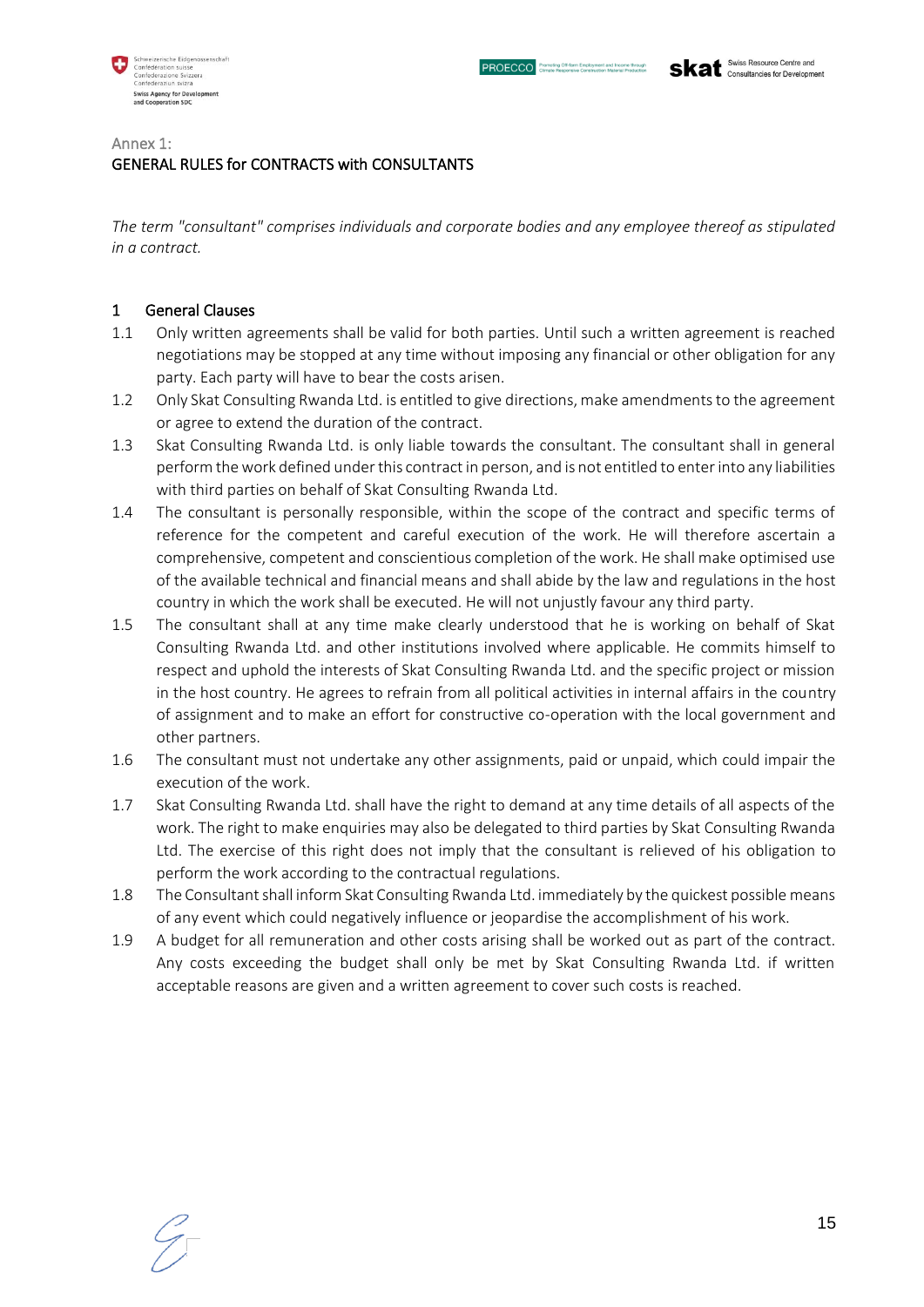

#### 2 Material procurement

- 2.1 Equipment and materials which are necessary for the execution of the work and which are in excess of the normal working equipment of the consultant shall be purchased by Skat Consulting Rwanda Ltd. The consultant shall prepare a detailed procurement list in collaboration with the responsible Skat Consulting Rwanda Ltd. personnel. Equipment and material shall remain the property of Skat Consulting Rwanda Ltd. if not otherwise stated in the contract.
- 2.2 The consultant shall give proper attention to procurement matters with the objective of optimal use of funds.

## 3 Reporting

- 3.1 Careful attention shall be paid to the reporting system. Apart from intermediary and final report as stipulated in the ToR, the consultant shall keep in close contact with Skat Consulting Rwanda Ltd. and shall maintain an exchange of opinion and information. Any special arrangement as to the requirements regarding reports (such as frequency, drafts of reports, the number of copies required and the language in which reports are to be written), are to be defined in the ToR. Reports shall be structured and concise and shall not only contain an account of facts, but also propose solutions to the problems identified. Reasons for proposed solutions shall be given.
- 3.2 Four weeks after the termination of the fieldwork, the consultant shall submit a detailed, comprehensive but concise report, in accordance with the terms of reference.

## 4 Copy Rights

4.1 The results of the work of the consultant shall remain the property of Skat Consulting Rwanda Ltd.

#### 5 Discretion

- 5.1 Project papers of any kind as well as all other documents, information and data which are made available to the consultant or are generated or obtained from various sources by the consultant, shall be treated confidentially. All material shall only be used for the specific purpose of the work and must not be made accessible to third parties who have no connection with the task in question.
- 5.2 Skat Consulting Rwanda Ltd. may authorize the consultant in writing to refer to the contract executed for the purpose of reference in pamphlets, reference lists and advertisements. The consultant shall make such references in an objective manner and shall mention Skat Consulting Rwanda Ltd.'s involvement.
- 5.3 The consultant shall obtain a written consent from Skat Consulting Rwanda Ltd. before making any public statement in mass media (printed media, radio, television).
- 5.4 These rules remain in force also after termination of the contract.

## 6 Time Limits

6.1 All dates stipulated in the contract are binding.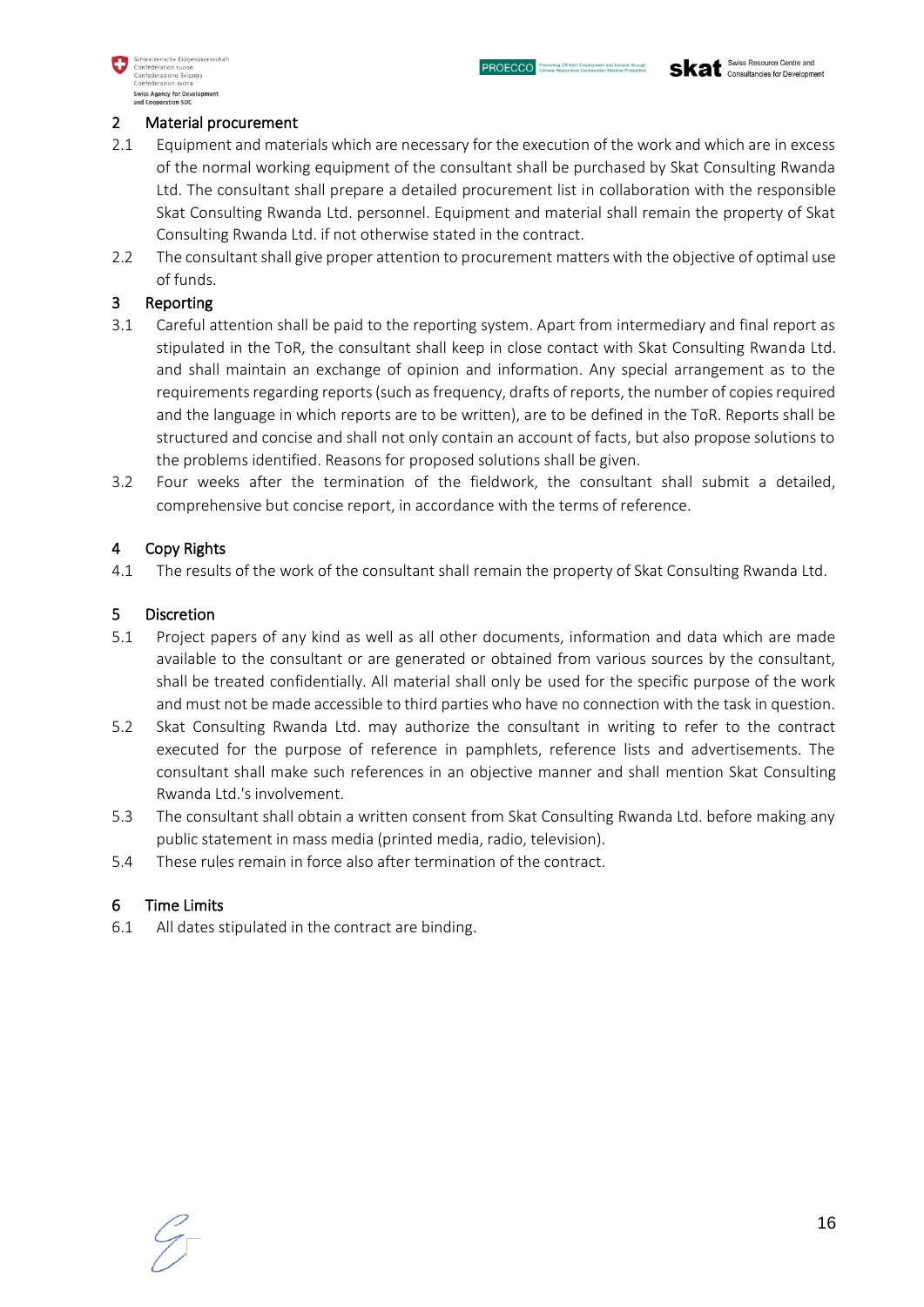

#### 7 Insurance

- 7.1 If the consultant is considered self-employed with regard to the Rwanda social insurance requirements RSSB scheme), he shall present to Skat Consulting Rwanda Ltd. a written confirmation that social insurance fees are his own responsibility (or sign the declaration in the contract for own insurance responsibility). The consultant shall take out sufficient insurance coverage against illness, accidents or death. He is not entitled to any claims towards Skat Consulting Rwanda Ltd. All costs incurred for this insurance coverage shall be borne by the consultant.
- 7.2 If the consultant is not considered self-employed, Skat Consulting Rwanda Ltd. will take out the obligatory insurance coverage. It remains the responsibility of the consultant to insure himself adequately against illness and other risks.

## 8 Remuneration

- 8.1 For work rendered in Rwanda, hourly rates for effective working hours shall apply.
- 8.2 For services rendered out of Kigali, daily rates shall apply on the basis of eight working hours per day. For missions of a duration of more than ten days, a maximum of six working days per week shall be paid. Travel time for journeys to the place of work abroad and journeys abroad are considered as working time.
- 8.3 Income tax on fees paid to the consultant is the sole responsibility of the consultant.
- 8.4 This provision shall not apply where parties agree different in specific contracts.

## 9 Billing

- 9.1 Payments from Skat Consulting Rwanda Ltd. to the consultant will only be made against statements. These statements shall only contain expenses and fees as defined in the contract. Separate invoices are requested, one invoice including the fees and another one including the expenses where they are paid differently.
- 9.2 The statements shall give detailed account of all costs and fees, especially the following points shall be covered: profession of the consultant, his designation in the company, charges taken during the execution of the work and the applicable consulting fee rate. the exact account of time spent and nature of services rendered. a separate excel timesheet with a detailed list of the time spent and services rendered
- 9.3 The statements shall be submitted to Skat Consulting Rwanda Ltd. within four weeks after the termination of the work.
- 9.4 In the event of a contract exceeding a duration of one month, partial payment may be agreed within the budget. However, the consultant is responsible to bill Skat Consulting Rwanda Ltd. for such payments in time.
- 9.5 In the event of a contract extending of the end of a calendar year, the consultant is required to submit an interim statement of accounts for the year terminated, before the end of January.
- 9.6 Final payment from Skat Consulting Rwanda Ltd. is due after the submission of the final report and its acceptance by Skat Consulting Rwanda Ltd.
- 9.7 The contract shall be considered as fulfilled after the work has been terminated and final payment has been made.